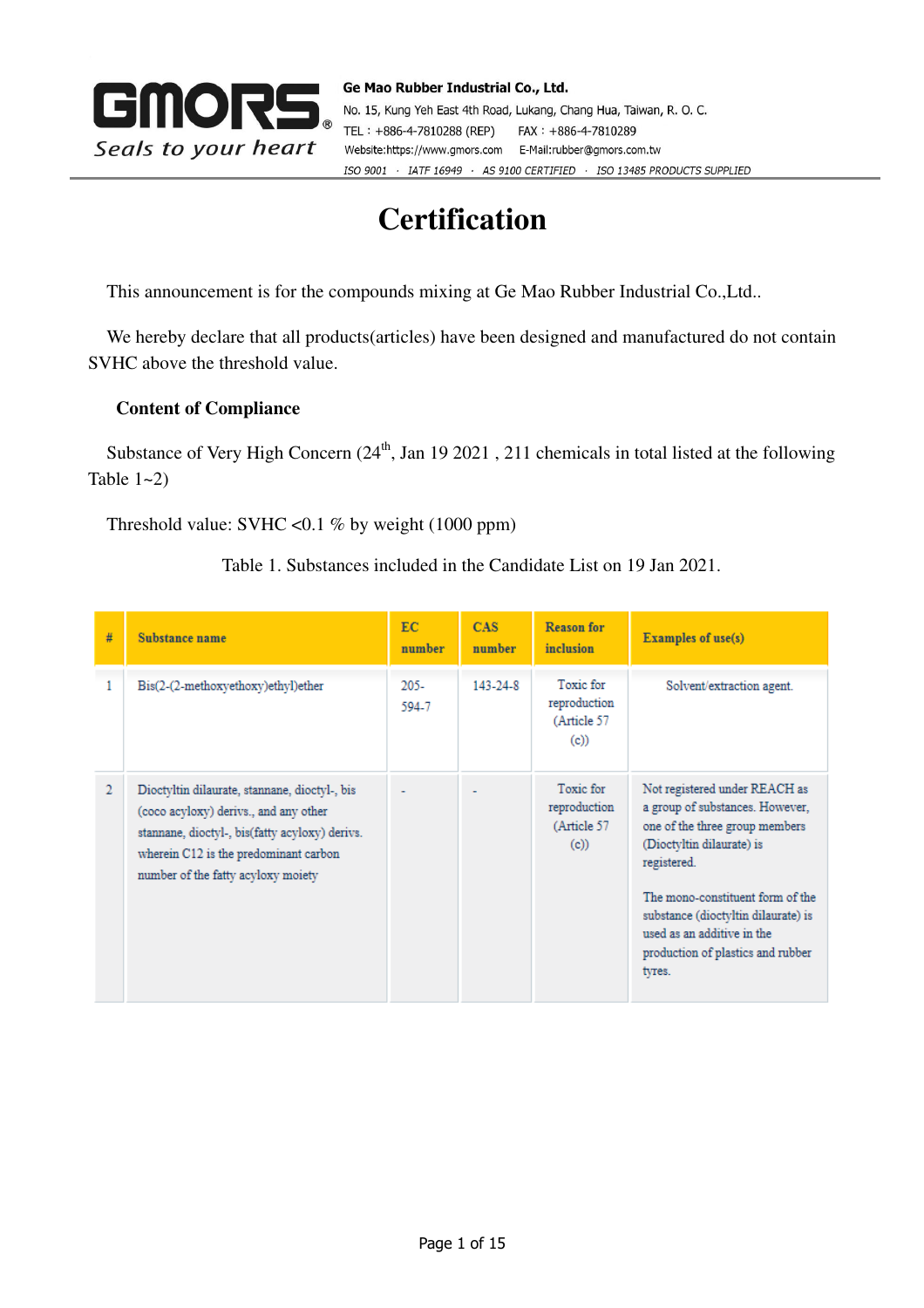

No. 15, Kung Yeh East 4th Road, Lukang, Chang Hua, Taiwan, R. O. C. TEL: +886-4-7810288 (REP) FAX: +886-4-7810289 Website:https://www.gmors.com E-Mail:rubber@gmors.com.tw ISO 9001 · IATF 16949 · AS 9100 CERTIFIED · ISO 13485 PRODUCTS SUPPLIED

## Table 2. Substances included in the Candidate List and their SVHC properties

|     | litem Substance Name                                                                                                                                                     | <b>EC Number</b> | CAS Number Date of | inclusion  | Reason for inclusion                                                                                                                                                                                                                               |
|-----|--------------------------------------------------------------------------------------------------------------------------------------------------------------------------|------------------|--------------------|------------|----------------------------------------------------------------------------------------------------------------------------------------------------------------------------------------------------------------------------------------------------|
| 209 | Dibutylbis(pentane-2,4-dionato-O,O<br>')tin                                                                                                                              | 245-152-0        | 22673-19-4         | 25/06/2020 | Toxic for reproduction<br>(Article 57c)                                                                                                                                                                                                            |
| 208 | butyl 4-hydroxybenzoate                                                                                                                                                  | 202-318-7        | $94 - 26 - 8$      | 25/06/2020 | Endocrine disrupting<br>properties (Article 57(f)<br>- human health)                                                                                                                                                                               |
| 207 | 2-methylimidazole                                                                                                                                                        | 211-765-7        | 693-98-1           | 25/06/2020 | Toxic for reproduction<br>(Article 57c)                                                                                                                                                                                                            |
| 206 | 1-vinylimidazole                                                                                                                                                         | 214-012-0        | 1072-63-5          | 25/06/2020 | Toxic for reproduction<br>(Article 57c)                                                                                                                                                                                                            |
| 205 | Perfluorobutane sulfonic acid (PFBS)<br>and its salts                                                                                                                    |                  |                    | 16/01/2020 | Equivalent level of<br>concern having probable<br>serious effects to human<br>health (Article 57(f) -<br>human health)<br>Equivalent level of<br>concern having probable<br>serious effects to the<br>environment (Article<br>57(f) - environment) |
| 204 | Diisohexyl phthalate                                                                                                                                                     | 276-090-2        | 71850-09-4         | 16/01/2020 | Toxic for reproduction<br>(Article 57c)                                                                                                                                                                                                            |
| 203 | 2-methyl-1-(4-methylthiophenyl)-2<br>-morpholinopropan-1-one                                                                                                             | 400-600-6        | 71868-10-5         | 16/01/2020 | Toxic for reproduction<br>(Article 57c)                                                                                                                                                                                                            |
| 202 | 2-benzyl-2-dimethylamino-4'-morp<br>holinobutyrophenone                                                                                                                  | 404-360-3        | 119313-12-1        | 16/01/2020 | Toxic for reproduction<br>(Article 57c)                                                                                                                                                                                                            |
| 201 | 2,3,3,3-tetrafluoro-2-(heptafluoropr<br>opoxy) propionic acid, its salts and its<br>acyl halides<br>covering any of their individual<br>isomers and combinations thereof |                  |                    | 16/07/2019 | Equivalent level of<br>concern having probable<br>serious effects to human<br>health (Article 57(f) -<br>human health)                                                                                                                             |
|     |                                                                                                                                                                          |                  |                    |            | Equivalent level of<br>concern having probable<br>serious effects to the<br>environment (Article<br>57(f) - environment)                                                                                                                           |
| 200 | 2-methoxyethyl acetate                                                                                                                                                   | 203-772-9        | 110-49-6           | 16/07/2019 | Toxic for reproduction<br>(Article 57c)                                                                                                                                                                                                            |
| 199 | 4-tert-butylphenol                                                                                                                                                       | 202-679-0        | $98 - 54 - 4$      | 16/07/2019 | Endocrine disrupting<br>properties (Article 57(f)<br>- environment)                                                                                                                                                                                |
| 198 | Tris(4-nonylphenyl, branched and<br>linear) phosphite (TNPP) with $\geq$<br>0.1% w/w of 4-nonylphenol,<br>branched and linear (4-NP)                                     |                  |                    | 16/07/2019 | Endocrine disrupting<br>properties (Article 57(f)<br>- environment)                                                                                                                                                                                |
| 197 | 1,7,7-trimethyl-3-(phenylmethylen<br>e)bicyclo[2.2.1]heptan-2-one<br>3-benzylidene camphor; 3-BC                                                                         | 239-139-9        | 15087-24-8         | 15/01/2019 | Endocrine disrupting<br>properties (Article 57(f)<br>environment)                                                                                                                                                                                  |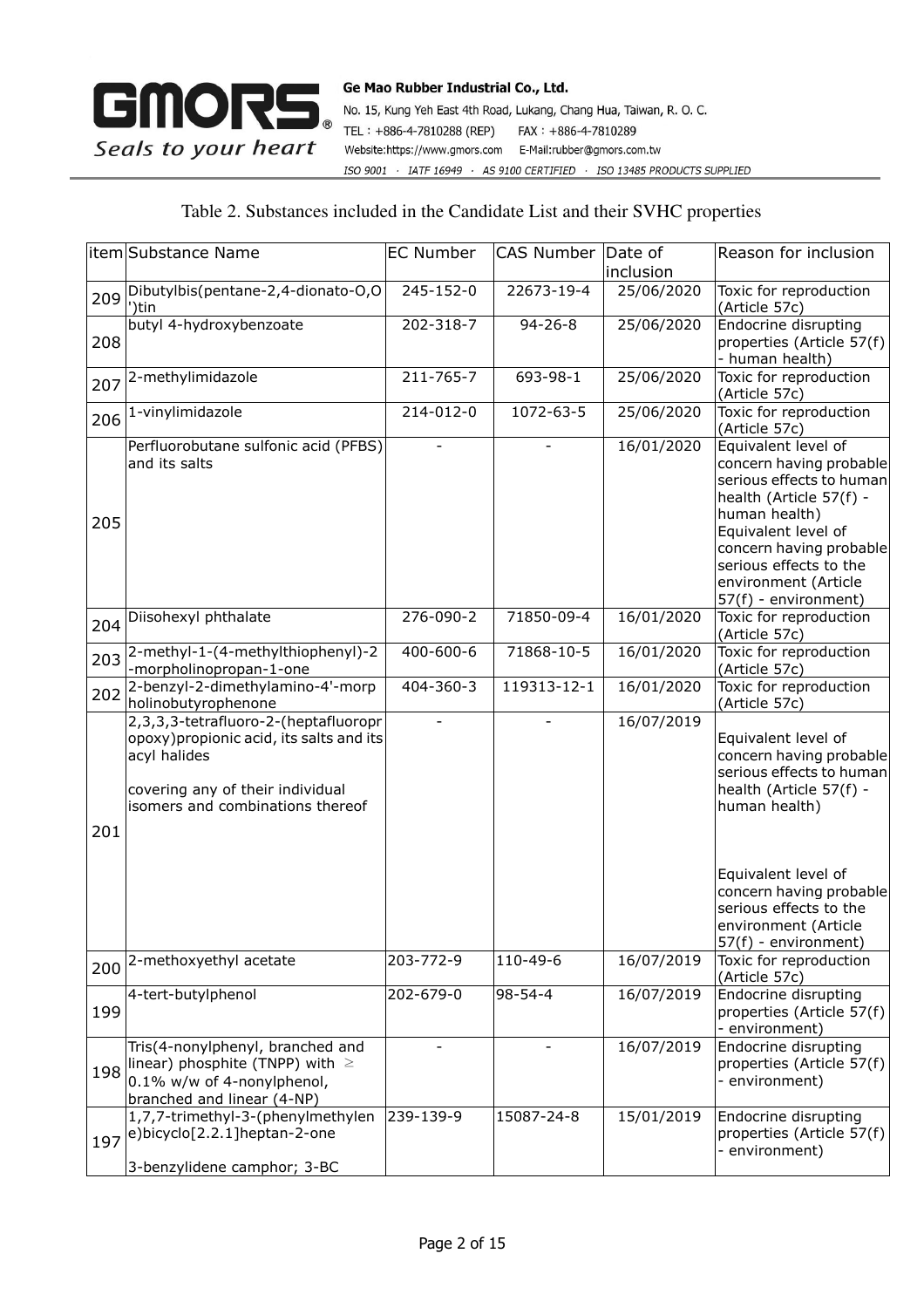

| 196       | 2,2-bis(4'-hydroxyphenyl)-4-methyl 401-720-1<br>pentane                                       |           | 6807-17-6                     | 15/01/2019 | Toxic for reproduction<br>(Article 57c)                                                                                                                    |
|-----------|-----------------------------------------------------------------------------------------------|-----------|-------------------------------|------------|------------------------------------------------------------------------------------------------------------------------------------------------------------|
| 195       | Benzo[k]fluoranthene                                                                          | 205-916-6 | 207-08-9                      | 15/01/2019 | Carcinogenic (Article<br>57a)<br>PBT (Article 57d)<br>vPvB (Article 57e)                                                                                   |
| 194       | Fluoranthene                                                                                  | 205-912-4 | $206 - 44 - 0;$<br>93951-69-0 | 15/01/2019 | PBT (Article 57d)<br>vPvB (Article 57e)                                                                                                                    |
|           | 193 Phenanthrene                                                                              | 201-581-5 | 85-01-8                       | 15/01/2019 | vPvB (Article 57e)                                                                                                                                         |
|           | 192 Pyrene                                                                                    | 204-927-3 | $129 - 00 - 0;$<br>1718-52-1  | 15/01/2019 | PBT (Article 57d)<br>vPvB (Article 57e)                                                                                                                    |
|           | Benzene-1,2,4-tricarboxylic acid 1,2 209-008-0<br>191 anhydride<br>trimellitic anhydride; TMA |           | 552-30-7                      | 27/06/2018 | Respiratory sensitising<br>properties (Article 57(f)<br>- human health)                                                                                    |
| 190       | Benzo[ghi]perylene                                                                            | 205-883-8 | 191-24-2                      | 27/06/2018 | PBT (Article 57d)<br>vPvB (Article 57e)                                                                                                                    |
| 189       | Decamethylcyclopentasiloxane<br>D <sub>5</sub>                                                | 208-764-9 | 541-02-6                      | 27/06/2018 | PBT (Article 57d)<br>vPvB (Article 57e)                                                                                                                    |
| 188       | Dicyclohexyl phthalate<br><b>DCHP</b>                                                         | 201-545-9 | $84 - 61 - 7$                 | 27/06/2018 | Toxic for reproduction<br>(Article 57c)<br>Endocrine disrupting<br>properties (Article 57(f)<br>- human health)                                            |
| 187       | Disodium octaborate                                                                           | 234-541-0 | 12008-41-2                    | 27/06/2018 | Toxic for reproduction<br>(Article 57c)                                                                                                                    |
| 186       | Dodecamethylcyclohexasiloxane<br>D <sub>6</sub>                                               | 208-762-8 | 540-97-6                      | 27/06/2018 | PBT (Article 57d)<br>vPvB (Article 57e)                                                                                                                    |
| $185$ EDA | Ethylenediamine                                                                               | 203-468-6 | $107 - 15 - 3$                | 27/06/2018 | Respiratory sensitising<br>properties (Article 57(f)<br>- human health)                                                                                    |
| 184       | Lead                                                                                          | 231-100-4 | 7439-92-1                     | 27/06/2018 | Toxic for reproduction<br>(Article 57c)                                                                                                                    |
| 183       | Octamethylcyclotetrasiloxane<br>D4                                                            | 209-136-7 | 556-67-2                      | 27/06/2018 | PBT (Article 57d)<br>vPvB (Article 57e)                                                                                                                    |
|           | 182 Terphenyl, hydrogenated                                                                   | 262-967-7 | 61788-32-7                    | 27/06/2018 | vPvB (Article 57e)                                                                                                                                         |
| 181       | Benz[a]anthracene                                                                             | 200-280-6 | $56 - 55 - 3,$<br>1718-53-2   | 15/01/2018 | Carcinogenic (Article<br>57a)<br>PBT (Article 57d)<br>vPvB (Article 57e)                                                                                   |
| 180       | Cadmium carbonate                                                                             | 208-168-9 | 513-78-0                      | 15/01/2018 | Carcinogenic (Article<br>57a)<br>Mutagenic (Article 57b)<br>Specific target organ<br>toxicity after repeated<br>exposure (Article 57(f) -<br>human health) |
| 179       | Cadmium hydroxide                                                                             | 244-168-5 | 21041-95-2                    | 15/01/2018 | Carcinogenic (Article<br>57a)<br>Mutagenic (Article 57b)<br>Specific target organ<br>toxicity after repeated<br>exposure (Article 57(f) -<br>human health) |
| 178       | Cadmium nitrate                                                                               | 233-710-6 | 10022-68-1,<br>10325-94-7     | 15/01/2018 | Carcinogenic (Article<br>57a)<br>Mutagenic (Article 57b)<br>Specific target organ                                                                          |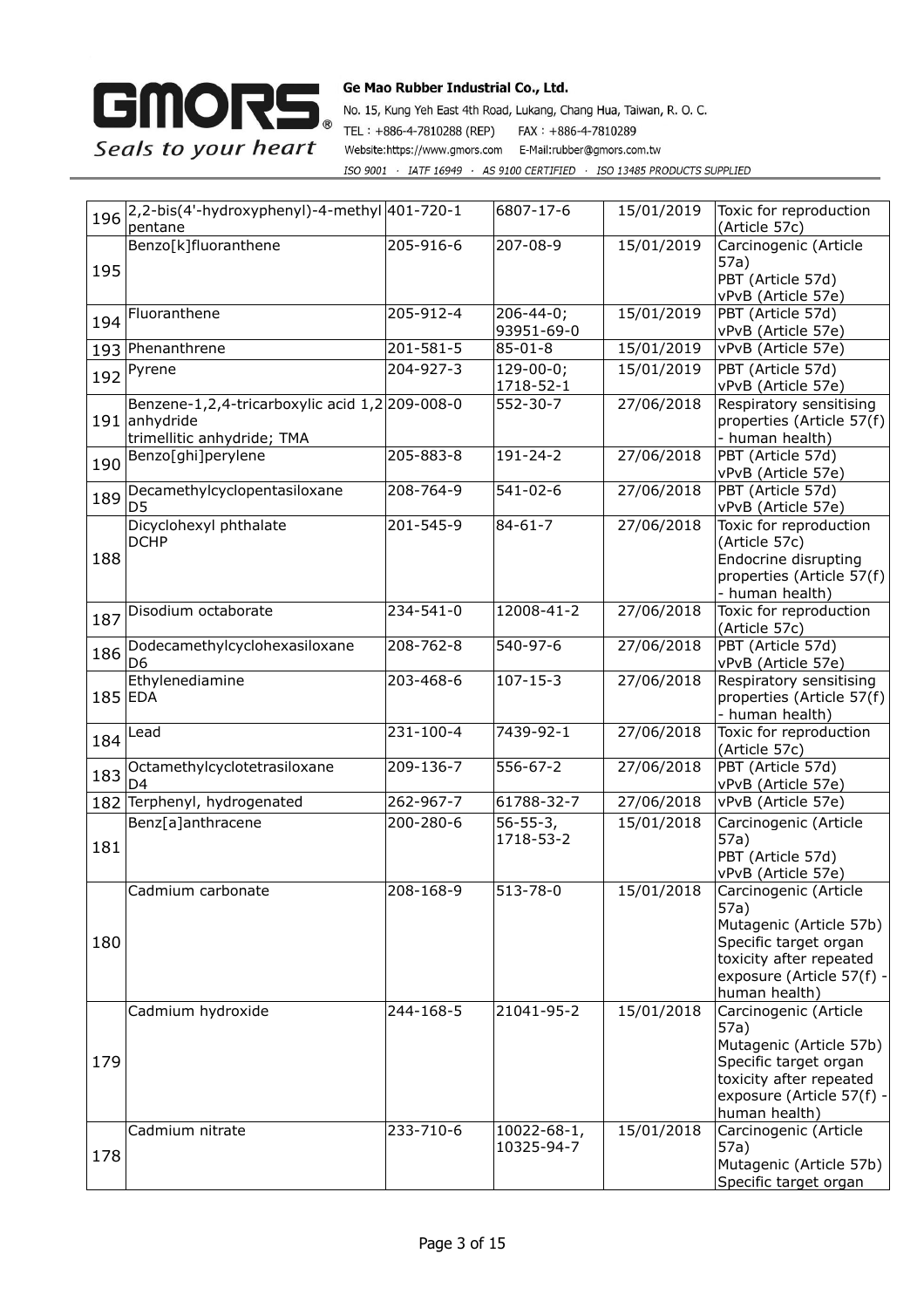

|     |                                                                                                                                                                                                                                                                                                                             |           |                              |            | toxicity after repeated<br>exposure (Article 57(f) -<br>human health)                                                                            |
|-----|-----------------------------------------------------------------------------------------------------------------------------------------------------------------------------------------------------------------------------------------------------------------------------------------------------------------------------|-----------|------------------------------|------------|--------------------------------------------------------------------------------------------------------------------------------------------------|
| 177 | Chrysene                                                                                                                                                                                                                                                                                                                    | 205-923-4 | $218 - 01 - 9,$<br>1719-03-5 | 15/01/2018 | Carcinogenic (Article<br>57a)<br>PBT (Article 57d)<br>vPvB (Article 57e)                                                                         |
| 176 | Dodecachloropentacyclo[12.2.1.16,<br>9.02,13.05,10] octadeca-7,15-diene<br>("Dechlorane Plus"™)covering any<br>of its individual anti- and<br>syn-isomers or any combination<br>thereof                                                                                                                                     |           |                              | 15/01/2018 | vPvB (Article 57e)                                                                                                                               |
| 175 | Reaction products of<br>1,3,4-thiadiazolidine-2,5-dithione,<br>formaldehyde and 4-heptylphenol,<br>branched and linear (RP-HP) with $\geq$<br>0.1% w/w 4-heptylphenol, branched<br>and linear (4-HPbl)                                                                                                                      |           |                              | 15/01/2018 | Endocrine disrupting<br>properties (Article 57(f)<br>- environment)                                                                              |
| 174 | Perfluorohexane-1-sulfonic acid and<br>its salts (PFHxS)                                                                                                                                                                                                                                                                    |           |                              | 07/07/2017 | vPvB (Article 57e)                                                                                                                               |
| 173 | 4,4'-isopropylidenediphenol<br>Bisphenol A; BPA                                                                                                                                                                                                                                                                             | 201-245-8 | $80 - 05 - 7$                | 12/01/2017 | Toxic for reproduction<br>(Article 57c)                                                                                                          |
|     | 4-heptylphenol, branched and linear<br>substances with a linear and/or<br>branched alkyl chain with a carbon<br>number of 7 covalently bound<br>172 predominantly in position 4 to<br>phenol, covering also UVCB- and<br>well-defined substances which<br>include any of the individual isomers<br>or a combination thereof |           |                              | 12/01/2017 | Equivalent level of<br>concern having probable<br>serious effects to<br>environment (Article 57<br>f)                                            |
|     | Nonadecafluorodecanoic acid<br>(PFDA) and its sodium and<br>ammonium salts<br>Nonadecafluorodecanoic acid<br>171 Decanoic acid,                                                                                                                                                                                             | 206-400-3 | $335 - 76 - 2$<br>3830-45-3  | 12/01/2017 | Toxic for reproduction<br>(Article 57c)<br>PBT (Article 57 d)                                                                                    |
|     | nonadecafluoro-, sodium salt<br>Ammonium<br>nonadecafluorodecanoate                                                                                                                                                                                                                                                         | 221-470-5 | 3108-42-7                    |            |                                                                                                                                                  |
| 170 | p-(1,1-dimethylpropyl)phenol                                                                                                                                                                                                                                                                                                | 201-280-9 | $80 - 46 - 6$                | 12/01/2017 | Equivalent level of<br>concern having probable<br>serious effects to<br>environment (Article 57<br>f)                                            |
| 169 | Benzo[def]chrysene<br>(Benzo[a]pyrene)                                                                                                                                                                                                                                                                                      | 200-028-5 | $50 - 32 - 8$                | 20/06/2016 | Carcinogenic (Article<br>57a)<br>Mutagenic (Article 57b)<br>Toxic for reproduction<br>(Article 57c)<br>PBT (Article 57 d)<br>vPvB (Article 57 e) |
|     | 168 1,3-propanesultone                                                                                                                                                                                                                                                                                                      | 214-317-9 | $1120 - 71 - 4$              | 17/12/2015 | Carcinogenic (Article                                                                                                                            |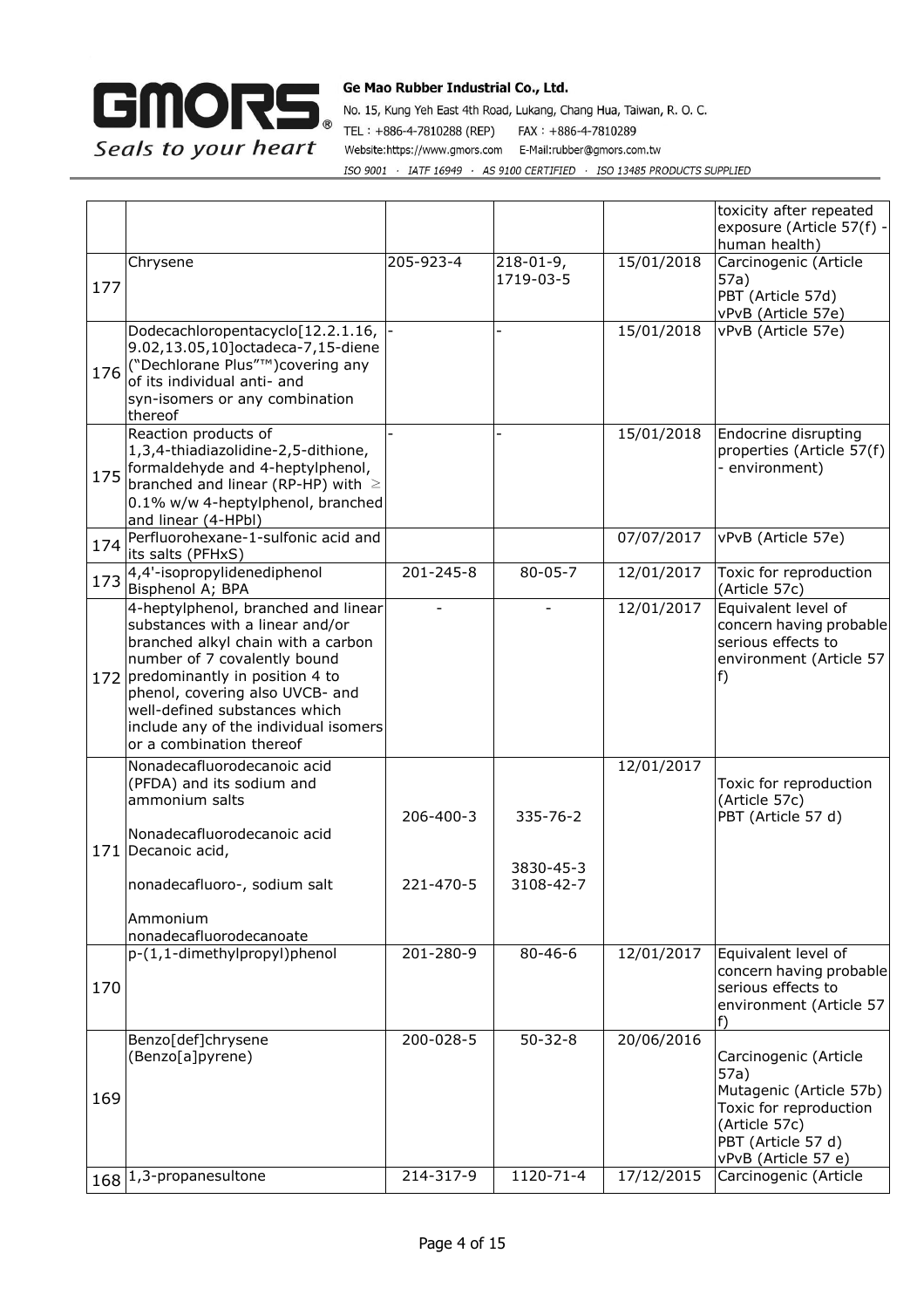

|     |                                                                                                                                                                                                                                                                                                                     |                        |                          |                           | 57a)                                                                                                                                                                                                          |
|-----|---------------------------------------------------------------------------------------------------------------------------------------------------------------------------------------------------------------------------------------------------------------------------------------------------------------------|------------------------|--------------------------|---------------------------|---------------------------------------------------------------------------------------------------------------------------------------------------------------------------------------------------------------|
| 167 | 2,4-di-tert-butyl-6-(5-chlorobenzotr<br>iazol-2-yl)phenol (UV-327)                                                                                                                                                                                                                                                  | 223-383-8              | 3864-99-1                | 17/12/2015                | vPvB (Article 57 e)                                                                                                                                                                                           |
| 166 | 2-(2H-benzotriazol-2-yl)-4-(tert-but<br>yl)-6-(sec-butyl)phenol (UV-350)                                                                                                                                                                                                                                            | 253-037-1              | 36437-37-3               | 17/12/2015                | vPvB (Article 57 e)                                                                                                                                                                                           |
| 165 | Nitrobenzene                                                                                                                                                                                                                                                                                                        | 202-716-0              | $98 - 95 - 3$            | 17/12/2015                | Toxic for reproduction<br>(Article 57c)                                                                                                                                                                       |
| 164 | Perfluorononan-1-oic-acid and its<br>sodium and ammonium<br>salts, Ammonium salts of<br>perfluorononan-1-oic-acid EC no.: -<br>  CAS no.: -,<br>4149-60-4, Perfluorononan-1-oic-ac<br>id EC no.: 206-801-3   CAS no.:<br>375-95-1, Sodium salts of<br>perfluorononan-1-oic-acid EC no.: -<br>CAS no.: -, 21049-39-8 |                        |                          | 17/12/2015                | Toxic for reproduction<br>(Article 57c)<br>PBT (Article 57 d)                                                                                                                                                 |
| 163 | 1,2-benzenedicarboxylic acid,<br>di-C6-10-alkyl esters;<br>1,2-benzenedicarboxylic acid, mixed<br>decyl and hexyl and octyl diesters<br>with $\geq 0.3\%$ of dihexyl phthalate (EC<br>No. 201-559-5)                                                                                                                | 271-094-0<br>272-013-1 | 68515-51-5<br>68648-93-1 | 2015/6/15                 | Toxic for reproduction<br>(Article 57 c)                                                                                                                                                                      |
| 162 | 5-sec-butyl-2-(2,4-dimethylcyclohe<br>x-3-en-1-yl)-5-methyl-1,3-dioxane<br>$[1],$<br>5-sec-butyl-2-(4,6-dimethylcyclohe<br>x-3-en-1-yl)-5-methyl-1,3-dioxane<br>[2] [covering any of the individual<br>stereoisomers of [1] and [2] or any<br>combination thereof]                                                  |                        |                          | 2015/6/15                 | vPvB (Article 57e)                                                                                                                                                                                            |
| 161 | Bis (2-ethylhexyl)phthalate (DEHP)                                                                                                                                                                                                                                                                                  | 204-211-0              | $117 - 81 - 7$           | 2014/12/17;<br>2008/10/28 | Equivalent level of<br>concern having probable<br>serious effects to the<br>environment (Article 57<br>f); Toxic for<br>reproduction (article<br>57c)                                                         |
| 160 | 2-(2H-benzotriazol-2-yl)-4,6-ditertp<br>entylphenol (UV-328)                                                                                                                                                                                                                                                        | 247-384-8              | 25973-55-1               | 2014/12/17                | PBT (Article 57 d); vPvB<br>(Article 57 e)                                                                                                                                                                    |
| 159 | 2-benzotriazol-2-yl-4,6-di-tert-buty<br>Iphenol (UV-320)                                                                                                                                                                                                                                                            | 223-346-6              | 3846-71-7                | 2014/12/17                | PBT (Article 57 d); vPvB<br>(Article 57 e)                                                                                                                                                                    |
| 158 | 2-ethylhexyl<br>10-ethyl-4,4-dioctyl-7-oxo-8-oxa-3,<br>5-dithia-4-stannatetradecanoate<br>(DOTE)                                                                                                                                                                                                                    | 239-622-4              | 15571-58-1               | 2014/12/17                | Toxic for reproduction<br>(Article 57 c)                                                                                                                                                                      |
| 157 | Cadmium fluoride                                                                                                                                                                                                                                                                                                    | 232-222-0              | 7790-79-6                | 2014/12/17                | Carcinogenic (Article 57<br>a); Mutagenic (Article<br>57 b); Toxic for<br>reproduction (Article 57<br>c); Equivalent level of<br>concern having probable<br>serious effects to human<br>health (Article 57 f) |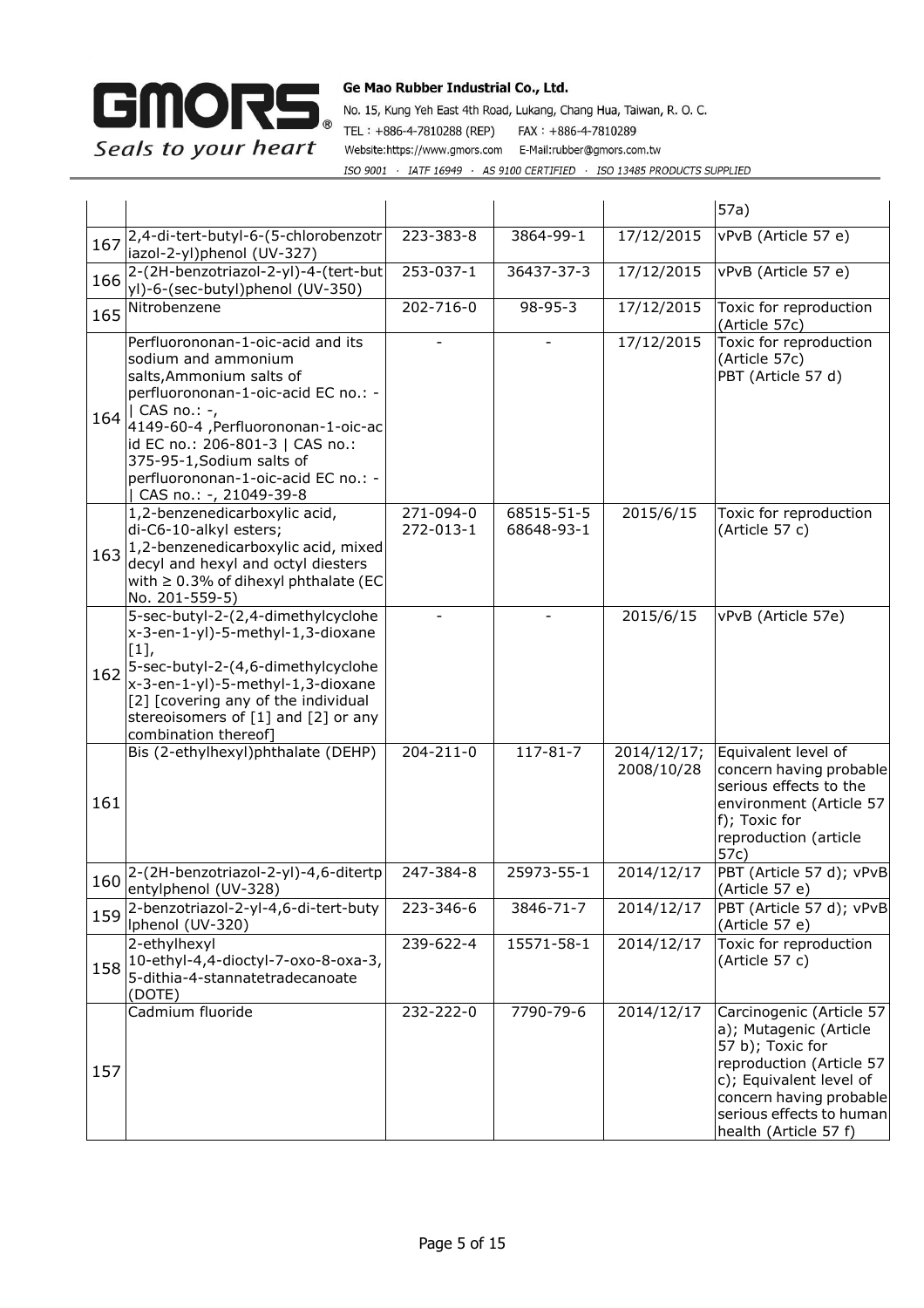

| 156 | Cadmium sulphate                                                                                                                                                                                                                                                                      | 233-331-6               | 10124-36-4<br>31119-53-6 | 2014/12/17 | Carcinogenic (Article 57<br>a); Mutagenic (Article<br>57 b); Toxic for<br>reproduction (Article 57<br>c); Equivalent level of<br>concern having probable<br>serious effects to human<br>health (Article 57 f) |
|-----|---------------------------------------------------------------------------------------------------------------------------------------------------------------------------------------------------------------------------------------------------------------------------------------|-------------------------|--------------------------|------------|---------------------------------------------------------------------------------------------------------------------------------------------------------------------------------------------------------------|
| 155 | reaction mass of 2-ethylhexyl<br>10-ethyl-4,4-dioctyl-7-oxo-8-oxa-3,<br>5-dithia-4-stannatetradecanoate<br>and 2-ethylhexyl<br>10-ethyl-4-[[2-[(2-ethylhexyl)oxy]-<br>2-oxoethyl]thio]-4-octyl-7-oxo-8-ox<br>a-3,5-dithia-4-stannatetradecanoat<br>e (reaction mass of DOTE and MOTE) |                         |                          | 2014/12/17 | Toxic for reproduction<br>(Article 57 c)                                                                                                                                                                      |
| 154 | 1,2-Benzenedicarboxylic acid,<br>dihexyl ester, branched and linear                                                                                                                                                                                                                   | 271-093-5               | 68515-50-4               | 2014/6/16  | Toxic for reproduction<br>(Article 57 c)                                                                                                                                                                      |
| 153 | Sodium perborate; perboric acid,<br>sodium salt                                                                                                                                                                                                                                       | 239-172-9;<br>234-390-0 |                          | 2014/6/16  | Toxic for reproduction<br>(Article 57 c)                                                                                                                                                                      |
| 152 | Sodium peroxometaborate                                                                                                                                                                                                                                                               | 231-556-4               | 7632-04-4                | 2014/6/16  | Toxic for reproduction<br>(Article 57 c)                                                                                                                                                                      |
| 151 | Cadmium chloride                                                                                                                                                                                                                                                                      | 233-296-7               | 10108-64-2               | 2014/6/16  | Carcinogenic (Article<br>57a); Mutagenic (Article<br>57b); Toxic for<br>reproduction (Article<br>57c); Equivalent level of<br>concern having probable<br>serious effects to human<br>health (Article 57 f)    |
| 150 | Cadmium sulphide                                                                                                                                                                                                                                                                      | 215-147-8               | 1306-23-6                | 2013/12/16 | Carcinogenic (Article<br>57a); Equivalent level of<br>concern having probable<br>serious effects to human<br>health (Article 57 f)                                                                            |
| 149 | Trixylyl phosphate                                                                                                                                                                                                                                                                    | 246-677-8               | 25155-23-1               | 2013/12/16 | Toxic for reproduction<br>(Article 57 c)                                                                                                                                                                      |
|     | Disodium<br>4-amino-3-[[4'-[(2,4-diaminopheny<br>148    ) azo][1,1'-biphenyl]-4-yl]azo]<br> -5-hydroxy-6-(phenylazo) naphthale<br>ne-2,7-disulphonate (C.I. Direct<br>Black 38)                                                                                                       | 217-710-3               | 1937-37-7                | 2013/12/16 | Carcinogenic (Article<br>57a)                                                                                                                                                                                 |
| 147 | Imidazolidine-2-thione;<br>(2-imidazoline-2-thiol)                                                                                                                                                                                                                                    | 202-506-9               | $96 - 45 - 7$            | 2013/12/16 | Toxic for reproduction<br>(Article 57 c)                                                                                                                                                                      |
| 146 | Lead di(acetate)                                                                                                                                                                                                                                                                      | 206-104-4               | $301 - 04 - 2$           | 2013/12/16 | Toxic for reproduction<br>(Article 57 c)                                                                                                                                                                      |
| 145 | Dihexyl phthalate                                                                                                                                                                                                                                                                     | 201-559-5               | $84 - 75 - 3$            | 2013/12/16 | Toxic for reproduction<br>(Article 57 c)                                                                                                                                                                      |
|     | Disodium<br>$144\begin{bmatrix} 3,3' \\ 3,1' \end{bmatrix}$ : [1,1'-biphenyl]-4,4'-diylbis(az<br>o)]bis(4-aminonaphthalene-1-sulph<br>onate) (C.I. Direct Red 28)                                                                                                                     | 209-358-4               | 573-58-0                 | 2013/12/16 | Carcinogenic (Article<br>57a)                                                                                                                                                                                 |
| 143 | Cadmium                                                                                                                                                                                                                                                                               | 231-152-8               | 7440-43-9                | 2013/6/20  | Carcinogenic (Article<br>57a); Equivalent level of<br>concern having probable<br>serious effects to human                                                                                                     |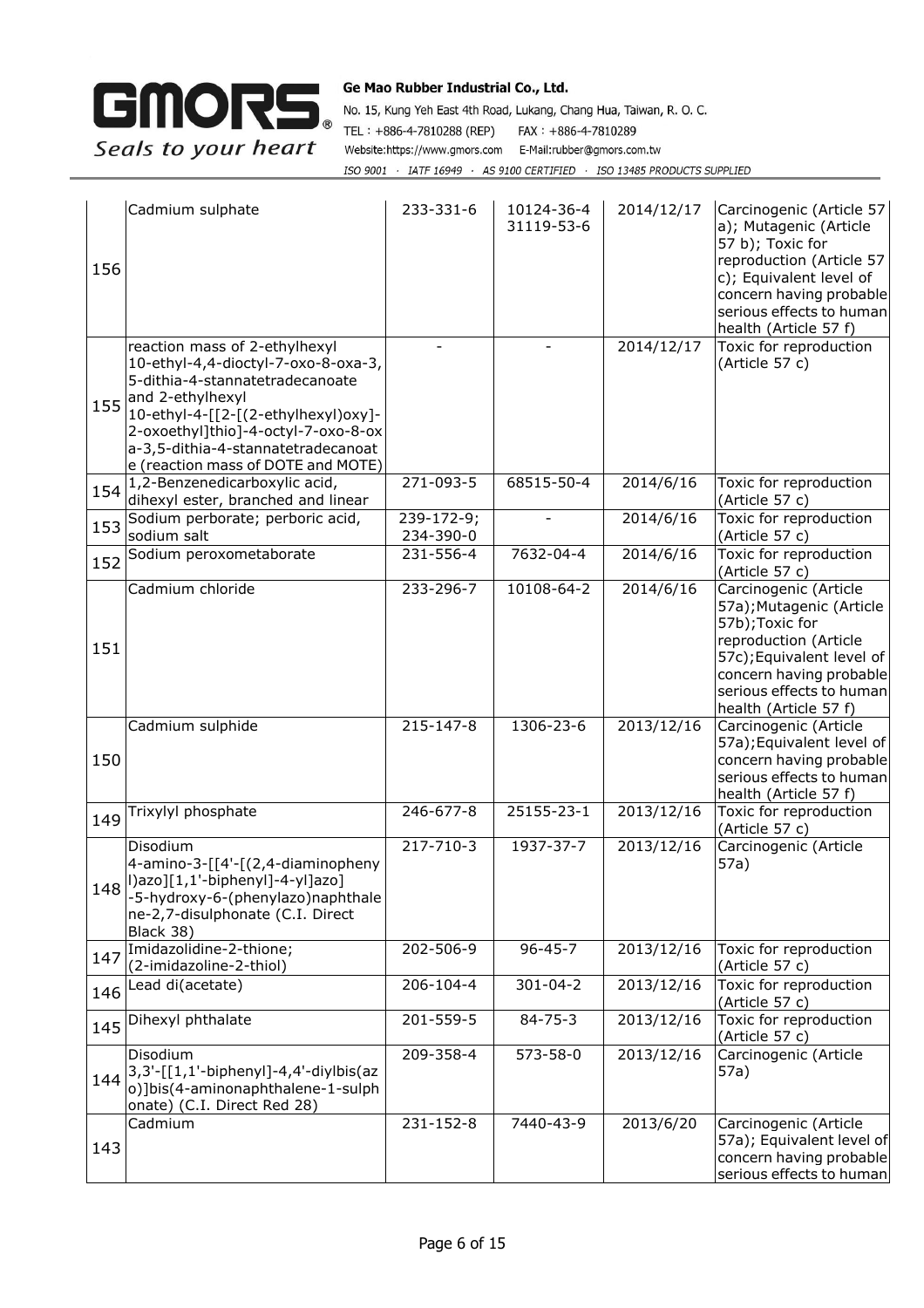

|     |                                                                                                                                                                                                                                                                                                                                                                                              |                                                     |                                                         |                          | health (Article 57 f)                                                                                                              |
|-----|----------------------------------------------------------------------------------------------------------------------------------------------------------------------------------------------------------------------------------------------------------------------------------------------------------------------------------------------------------------------------------------------|-----------------------------------------------------|---------------------------------------------------------|--------------------------|------------------------------------------------------------------------------------------------------------------------------------|
|     | 4-Nonylphenol, branched and linear,<br>ethoxylated [substances with a<br>linear and/or branched alkyl chain<br>with a carbon number of 9 covalently<br>142 bound in position 4 to phenol,<br>ethoxylated covering UVCB- and<br>well-defined substances, polymers<br>and homologues, which include any<br>of the individual isomers and/or<br>combinations thereof]                           |                                                     |                                                         | 2013/6/20                | Equivalent level of<br>concern having probable<br>serious effects to the<br>environment (Article 57<br>f)                          |
|     | Ammonium<br>141   pentadecafluorooctanoate (APFO)                                                                                                                                                                                                                                                                                                                                            | 223-320-4                                           | 3825-26-1                                               | $\overline{20}13/6/20$   | Toxic for reproduction<br>(Article 57 c);PBT<br>(Article 57 d)                                                                     |
|     | Pentadecafluorooctanoic acid<br>$140$ (PFOA)                                                                                                                                                                                                                                                                                                                                                 | 206-397-9                                           | $335 - 67 - 1$                                          | 2013/6/20                | Toxic for reproduction<br>(Article 57 c);PBT<br>(Article 57 d)                                                                     |
|     | 139 Dipentyl phthalate (DPP)                                                                                                                                                                                                                                                                                                                                                                 | 205-017-9                                           | $131 - 18 - 0$                                          | 2013/6/20                | Toxic for reproduction<br>(Article 57 c)                                                                                           |
| 138 | Cadmium oxide                                                                                                                                                                                                                                                                                                                                                                                | 215-146-2                                           | 1306-19-0                                               | 2013/6/20                | Carcinogenic (Article<br>57a); Equivalent level of<br>concern having probable<br>serious effects to human<br>health (Article 57 f) |
|     | Hexahydromethylphthalic anhydride<br>[1], Hexahydro-4-methylphthalic<br>anhydride [2],<br>Hexahydro-1-methylphthalic<br>anhydride [3],<br>137 Hexahydro-3-methylphthalic<br>anhydride [4] [The individual<br>isomers $[2]$ , $[3]$ and $[4]$ (including<br>their cis- and trans- stereo isomeric<br>forms) and all possible combinations<br>of the isomers [1] are covered by<br>this entry] | 247-094-1,<br>243-072-0,<br>256-356-4,<br>260-566-1 | 25550-51-0,<br>19438-60-9,<br>48122-14-1,<br>57110-29-9 | 2012/12/19               | Equivalent level of<br>concern having probable<br>serious effects to human<br>health (Article 57 f)                                |
| 136 | 6-methoxy-m-toluidine<br>(p-cresidine)                                                                                                                                                                                                                                                                                                                                                       | 204-419-1                                           | 120-71-8                                                | 2012/12/19               | Carcinogenic (Article<br>57a)                                                                                                      |
|     | Cyclohexane-1,2-dicarboxylic<br>anhydride [1],<br>cis-cyclohexane-1,2-dicarboxylic<br>anhydride [2],<br>135 trans-cyclohexane-1,2-dicarboxylic<br>anhydride [3] [The individual cis- [2]<br>and trans- [3] isomer substances<br>and all possible combinations of the<br>cis- and trans-isomers [1] are<br>covered by this entry]                                                             | 201-604-9,<br>236-086-3,<br>238-009-9               | $85 - 42 - 7,$<br>13149-00-3,<br>14166-21-3             | 2012/12/19               | Equivalent level of<br>concern having probable<br>serious effects to human<br>health (Article 57 f)                                |
|     | 134 Pyrochlore, antimony lead yellow                                                                                                                                                                                                                                                                                                                                                         | 232-382-1                                           | 8012-00-8                                               | 2012/12/19               | Toxic for reproduction<br>(Article 57 c)                                                                                           |
|     | 133 Henicosafluoroundecanoic acid                                                                                                                                                                                                                                                                                                                                                            | 218-165-4<br>200-453-6                              | 2058-94-8                                               | 2012/12/19<br>2012/12/19 | vPvB (Article 57 e)                                                                                                                |
| 132 | 4-Aminoazobenzene                                                                                                                                                                                                                                                                                                                                                                            |                                                     | $60 - 09 - 3$                                           |                          | Carcinogenic (Article<br>57a)                                                                                                      |
| 131 | Silicic acid, lead salt                                                                                                                                                                                                                                                                                                                                                                      | 234-363-3                                           | 11120-22-2                                              | 2012/12/19               | Toxic for reproduction<br>(Article 57 c)                                                                                           |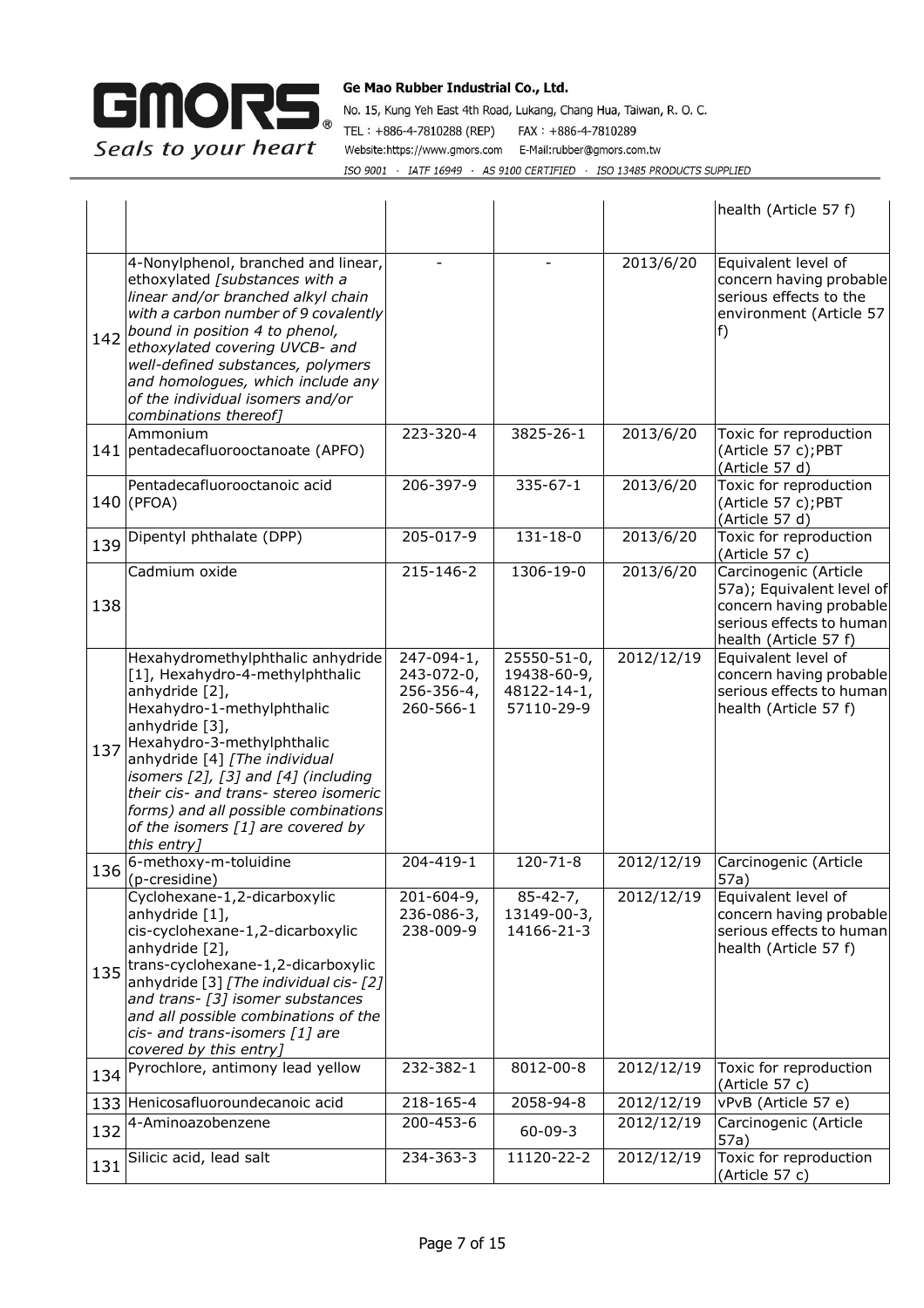

| 130 | Lead titanium zirconium oxide                                                                                                                                                                                                                                                                                                                                                                       | 235-727-4       | 12626-81-2    | 2012/12/19 | Toxic for reproduction<br>(Article 57 c)                                                                  |
|-----|-----------------------------------------------------------------------------------------------------------------------------------------------------------------------------------------------------------------------------------------------------------------------------------------------------------------------------------------------------------------------------------------------------|-----------------|---------------|------------|-----------------------------------------------------------------------------------------------------------|
| 129 | Lead monoxide (lead oxide)                                                                                                                                                                                                                                                                                                                                                                          | 215-267-0       | 1317-36-8     | 2012/12/19 | Toxic for reproduction<br>(Article 57 c)                                                                  |
| 128 | o-Toluidine                                                                                                                                                                                                                                                                                                                                                                                         | 202-429-0       | $95 - 53 - 4$ | 2012/12/19 | Carcinogenic (Article<br>57a)                                                                             |
| 127 | 3-ethyl-2-methyl-2-(3-methylbutyl)<br>-1,3-oxazolidine                                                                                                                                                                                                                                                                                                                                              | 421-150-7       | 143860-04-2   | 2012/12/19 | Toxic for reproduction<br>(Article 57 c)                                                                  |
| 126 | Dibutyltin dichloride (DBTC)                                                                                                                                                                                                                                                                                                                                                                        | 211-670-0       | 683-18-1      | 2012/12/19 | Toxic for reproduction<br>(Article 57 c)                                                                  |
| 125 | Lead bis(tetrafluoroborate)                                                                                                                                                                                                                                                                                                                                                                         | 237-486-0       | 13814-96-5    | 2012/12/19 | Toxic for reproduction<br>(Article 57 c)                                                                  |
| 124 | Lead dinitrate                                                                                                                                                                                                                                                                                                                                                                                      | 233-245-9       | 10099-74-8    | 2012/12/19 | Toxic for reproduction<br>(Article 57 c)                                                                  |
| 123 | Silicic acid (H <sub>2</sub> Si <sub>2</sub> O <sub>5</sub> ), barium salt<br>(1:1), lead-doped[with lead (Pb)<br>content above the applicable generic<br>concentration limit for 'toxicity for<br>reproduction' Repr. 1A (CLP) or<br>category 1 (DSD); the substance is a<br>member of the group entry of lead<br>compounds, with index number<br>082-001-00-6 in Regulation (EC) No<br>1272/2008] | $272 - 271 - 5$ | 68784-75-8    | 2012/12/19 | Toxic for reproduction<br>(Article 57 c)                                                                  |
| 122 | Trilead bis(carbonate)dihydroxide                                                                                                                                                                                                                                                                                                                                                                   | 215-290-6       | 1319-46-6     | 2012/12/19 | Toxic for reproduction<br>(Article 57 c)                                                                  |
| 121 | 4,4'-methylenedi-o-toluidine                                                                                                                                                                                                                                                                                                                                                                        | 212-658-8       | 838-88-0      | 2012/12/19 | Carcinogenic (Article<br>57a)                                                                             |
| 120 | Diethyl sulphate                                                                                                                                                                                                                                                                                                                                                                                    | 200-589-6       | $64 - 67 - 5$ | 2012/12/19 | Carcinogenic (Article<br>57a); Mutagenic (Article<br>57b)                                                 |
| 119 | Dimethyl sulphate                                                                                                                                                                                                                                                                                                                                                                                   | 201-058-1       | $77 - 78 - 1$ | 2012/12/19 | Carcinogenic (Article<br>57a)                                                                             |
| 118 | N,N-dimethylformamide                                                                                                                                                                                                                                                                                                                                                                               | 200-679-5       | $68 - 12 - 2$ | 2012/12/19 | Toxic for reproduction<br>(Article 57 c)                                                                  |
|     | 4-(1,1,3,3-tetramethylbutyl)phenol,<br>ethoxylated [covering well-defined<br>117 substances and UVCB substances,<br>polymers and homologues]                                                                                                                                                                                                                                                        |                 |               | 2012/12/19 | Equivalent level of<br>concern having probable<br>serious effects to the<br>environment (Article 57<br>f) |
|     | 4-Nonylphenol, branched and linear<br>[substances with a linear and/or<br>branched alkyl chain with a carbon<br>number of 9 covalently bound in<br>116 position 4 to phenol, covering also<br>UVCB- and well-defined substances<br>which include any of the individual<br>isomers or a combination thereof]                                                                                         |                 |               | 2012/12/19 | Equivalent level of<br>concern having probable<br>serious effects to the<br>environment (Article 57<br>f) |
| 115 | Furan                                                                                                                                                                                                                                                                                                                                                                                               | 203-727-3       | 110-00-9      | 2012/12/19 | Carcinogenic (Article<br>57a)                                                                             |
| 114 | Lead oxide sulfate                                                                                                                                                                                                                                                                                                                                                                                  | 234-853-7       | 12036-76-9    | 2012/12/19 | Toxic for reproduction<br>(Article 57 c)                                                                  |
| 113 | Lead titanium trioxide                                                                                                                                                                                                                                                                                                                                                                              | 235-038-9       | 12060-00-3    | 2012/12/19 | Toxic for reproduction<br>(Article 57 c)                                                                  |
|     | Bis(pentabromophenyl) ether<br>112 (decabromodiphenyl ether;<br>DecaBDE)                                                                                                                                                                                                                                                                                                                            | 214-604-9       | 1163-19-5     | 2012/12/19 | PBT (Article 57 d); vPvB<br>(Article 57 e)                                                                |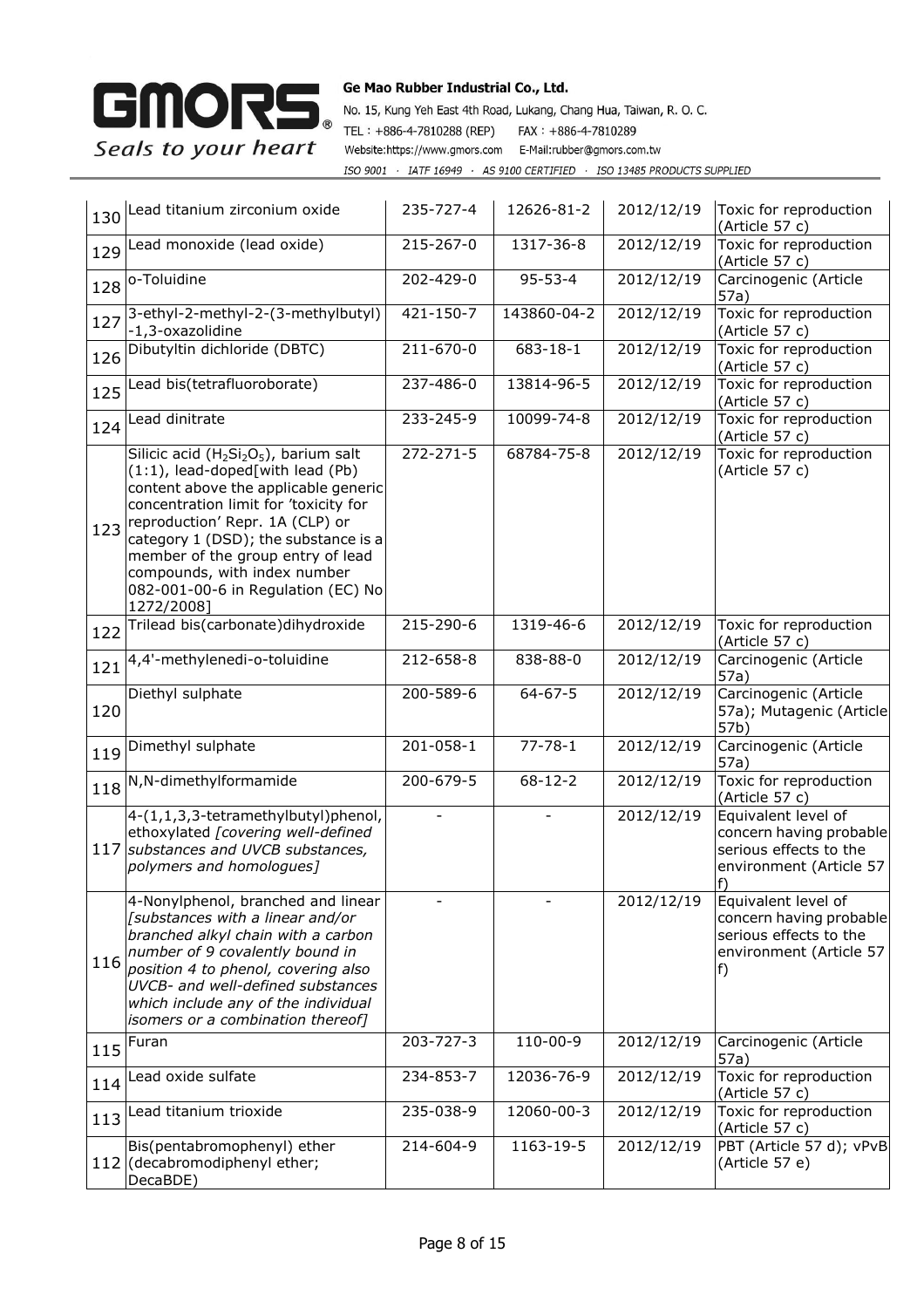

| 111 | Dinoseb<br>(6-sec-butyl-2,4-dinitrophenol)                          | 201-861-7       | 88-85-7        | 2012/12/19              | Toxic for reproduction<br>(Article 57 c)                                                            |
|-----|---------------------------------------------------------------------|-----------------|----------------|-------------------------|-----------------------------------------------------------------------------------------------------|
|     | 110 <sup>1,2-Diethoxyethane</sup>                                   | 211-076-1       | $629 - 14 - 1$ | 2012/12/19              | Toxic for reproduction<br>(Article 57 c)                                                            |
| 109 | N-methylacetamide                                                   | $201 - 182 - 6$ | $79 - 16 - 3$  | 2012/12/19              | Toxic for reproduction<br>(Article 57 c)                                                            |
| 108 | Tetralead trioxide sulphate                                         | 235-380-9       | 12202-17-4     | 2012/12/19              | Toxic for reproduction<br>(Article 57 c)                                                            |
|     | 107 Acetic acid, lead salt, basic                                   | 257-175-3       | 51404-69-4     | 2012/12/19              | Toxic for reproduction<br>(Article 57 c)                                                            |
| 106 | [Phthalato(2-)]dioxotrilead                                         | 273-688-5       | 69011-06-9     | $\overline{2012}/12/19$ | Toxic for reproduction<br>(Article 57 c)                                                            |
| 105 | Tetraethyllead                                                      | 201-075-4       | $78 - 00 - 2$  | 2012/12/19              | Toxic for reproduction<br>(Article 57 c)                                                            |
| 104 | N-pentyl-isopentylphthalate                                         |                 | 776297-69-9    | 2012/12/19              | Toxic for reproduction<br>(Article 57 c)                                                            |
| 103 | Pentalead tetraoxide sulphate                                       | 235-067-7       | 12065-90-6     | 2012/12/19              | Toxic for reproduction<br>(Article 57 c)                                                            |
| 102 | Heptacosafluorotetradecanoic acid                                   | 206-803-4       | 376-06-7       | 2012/12/19              | vPvB (Article 57 e)                                                                                 |
| 101 | Tricosafluorododecanoic acid                                        | 206-203-2       | 307-55-1       | 2012/12/19              | vPvB (Article 57 e)                                                                                 |
| 100 | 1-bromopropane (n-propyl bromide)                                   | 203-445-0       | 106-94-5       | 2012/12/19              | Toxic for reproduction<br>(Article 57 c)                                                            |
| 99  | Dioxobis(stearato)trilead                                           | 235-702-8       | 12578-12-0     | 2012/12/19              | Toxic for reproduction<br>(Article 57 c)                                                            |
| 98  | Pentacosafluorotridecanoic acid                                     | 276-745-2       | 72629-94-8     | 2012/12/19              | vPvB (Article 57 e)                                                                                 |
| 97  | Methoxyacetic acid                                                  | 210-894-6       | 625-45-6       | 2012/12/19              | Toxic for reproduction<br>(Article 57 c)                                                            |
| 96  | Methyloxirane (Propylene oxide)                                     | 200-879-2       | $75 - 56 - 9$  | 2012/12/19              | Carcinogenic (Article<br>57a); Mutagenic (Article<br>57b)                                           |
| 95  | Trilead dioxide phosphonate                                         | 235-252-2       | 12141-20-7     | 2012/12/19              | Toxic for reproduction<br>(Article 57 c)                                                            |
| 94  | o-aminoazotoluene                                                   | 202-591-2       | $97 - 56 - 3$  | 2012/12/19              | Carcinogenic (Article<br>57a)                                                                       |
| 93  | 4-methyl-m-phenylenediamine<br>(toluene-2,4-diamine)                | 202-453-1       | $95 - 80 - 7$  | 2012/12/19              | Carcinogenic (Article<br>57a)                                                                       |
| 92  | Diisopentylphthalate                                                | 210-088-4       | $605 - 50 - 5$ | 2012/12/19              | Toxic for reproduction<br>(Article 57 c)                                                            |
| 91  | 1,2-Benzenedicarboxylic acid,<br>dipentylester, branched and linear | 284-032-2       | 84777-06-0     | 2012/12/19              | Toxic for reproduction<br>(Article 57 c)                                                            |
| 90  | Biphenyl-4-ylamine                                                  | $202 - 177 - 1$ | $92 - 67 - 1$  | 2012/12/19              | Carcinogenic (Article<br>57a)                                                                       |
| 89  | Fatty acids, C16-18, lead salts                                     | 292-966-7       | 91031-62-8     | 2012/12/19              | Toxic for reproduction<br>(Article 57 c)                                                            |
| 88  | Orange lead (lead tetroxide)                                        | 215-235-6       | 1314-41-6      | 2012/12/19              | Toxic for reproduction<br>(Article 57 c)                                                            |
| 87  | 4,4'-oxydianiline and its salts                                     | 202-977-0       | 101-80-4       | 2012/12/19              | Carcinogenic (Article<br>57a); Mutagenic (Article<br>57b)                                           |
| 86  | Diazene-1,2-dicarboxamide<br>(C,C'-azodi(formamide))                | 204-650-8       | 123-77-3       | 2012/12/19              | Equivalent level of<br>concern having probable<br>serious effects to human<br>health (Article 57 f) |
| 85  | Sulfurous acid, lead salt, dibasic                                  | 263-467-1       | 62229-08-7     | 2012/12/19              | Toxic for reproduction<br>(Article 57 c)                                                            |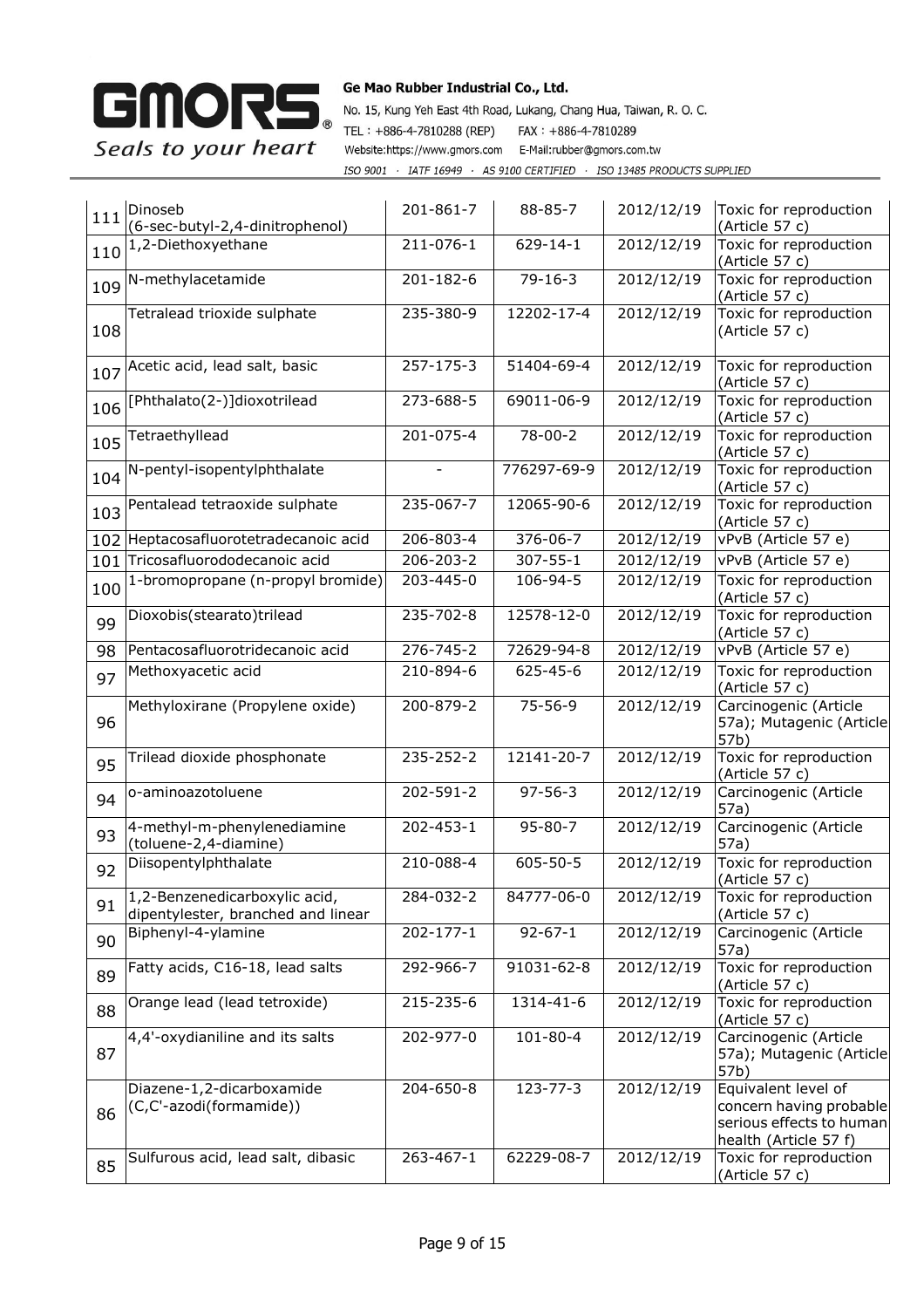

| 84 | Lead cyanamidate                                                                                                                                                                                                                                                | 244-073-9       | 20837-86-9     | 2012/12/19 | Toxic for reproduction<br>(Article 57 c)                                                                  |
|----|-----------------------------------------------------------------------------------------------------------------------------------------------------------------------------------------------------------------------------------------------------------------|-----------------|----------------|------------|-----------------------------------------------------------------------------------------------------------|
| 83 | a, a-Bis[4-(dimethylamino)phenyl]-<br>(phenylamino)naphthalene-1-meth<br>anol (C.I. Solvent Blue 4) [with $\ge$<br>0.1% of Michler's ketone (EC No.<br>202-027-5) or Michler's base (EC<br>No. 202-959-2)]                                                      | 229-851-8       | 6786-83-0      | 2012/6/18  | Carcinogenic (Article<br>57a)                                                                             |
| 82 | [4-[4,4'-bis(dimethylamino)<br>benzhydrylidene]cyclohexa-2,5-die<br>n-1-ylidene]dimethylammonium<br>chloride (C.I. Basic Violet 3) [with $\geq$<br>0.1% of Michler's ketone (EC No.<br>202-027-5) or Michler's base (EC<br>No. 202-959-2)]                      | 208-953-6       | 548-62-9       | 2012/6/18  | Carcinogenic (Article<br>57a)                                                                             |
| 81 | N,N,N',N'-tetramethyl-4,4'-methyle<br>nedianiline (Michler's base)                                                                                                                                                                                              | 202-959-2       | $101 - 61 - 1$ | 2012/6/18  | Carcinogenic (Article<br>57a)                                                                             |
| 80 | 1,3,5-tris[(2S and<br>2R)-2,3-epoxypropyl]-1,3,5-triazine<br>$-2,4,6-(1H,3H,5H)-$ trione ( $\beta$ -TGIC)                                                                                                                                                       | 423-400-0       | 59653-74-6     | 2012/6/18  | Mutagenic (Article 57b)                                                                                   |
| 79 | Diboron trioxide                                                                                                                                                                                                                                                | $215 - 125 - 8$ | 1303-86-2      | 2012/6/18  | Toxic for reproduction<br>(Article 57 c)                                                                  |
| 78 | 1,2-bis(2-methoxyethoxy)ethane<br>(TEGDME; triglyme)                                                                                                                                                                                                            | 203-977-3       | 112-49-2       | 2012/6/18  | Toxic for reproduction<br>(Article 57 c)                                                                  |
| 77 | Formamide                                                                                                                                                                                                                                                       | 200-842-0       | $75 - 12 - 7$  | 2012/6/18  | Toxic for reproduction<br>(Article 57 c)                                                                  |
| 76 | 4,4'-bis(dimethylamino)-4"-(methyl<br>amino)trityl alcohol [with $\geq$ 0.1% of<br>Michler's ketone (EC No. 202-027-5)<br>or Michler's base (EC No.<br>202-959-2)]                                                                                              | 209-218-2       | $561 - 41 - 1$ | 2012/6/18  | Carcinogenic (Article<br>57a)                                                                             |
| 75 | Lead(II) bis(methanesulfonate)                                                                                                                                                                                                                                  | 401-750-5       | 17570-76-2     | 2012/6/18  | Toxic for reproduction<br>(Article 57 c)                                                                  |
| 74 | 1,2-dimethoxyethane; ethylene<br>glycol dimethyl ether (EGDME)                                                                                                                                                                                                  | 203-794-9       | $110 - 71 - 4$ | 2012/6/18  | Toxic for reproduction<br>(Article 57 c)                                                                  |
| 73 | [4-[[4-anilino-1-naphthyl][4-(dimet<br>hylamino)phenyl]methylene]cycloh<br>exa-2,5-dien-1-ylidene]<br>dimethylammonium chloride (C.I.<br>Basic Blue 26) [with $\geq$ 0.1% of<br>Michler's ketone (EC No. 202-027-5)<br>or Michler's base (EC No.<br>202-959-2)] | 219-943-6       | 2580-56-5      | 2012/6/18  | Carcinogenic (Article<br>57a)                                                                             |
| 72 | 1,3,5-Tris(oxiran-2-ylmethyl)-1,3,5<br>-triazinane-2,4,6-trione (TGIC)                                                                                                                                                                                          | 219-514-3       | 2451-62-9      | 2012/6/18  | Mutagenic (Article 57b)                                                                                   |
| 71 | 4,4'-bis(dimethylamino)benzopheno<br>ne (Michler's ketone)                                                                                                                                                                                                      | 202-027-5       | $90 - 94 - 8$  | 2012/6/18  | Carcinogenic (Article<br>57a)                                                                             |
| 70 | Phenolphthalein                                                                                                                                                                                                                                                 | 201-004-7       | $77 - 09 - 8$  | 2011/12/19 | Carcinogenic (article 57<br>a)                                                                            |
| 69 | N,N-dimethylacetamide                                                                                                                                                                                                                                           | 204-826-4       | 127-19-5       | 2011/12/19 | Toxic for reproduction<br>(article 57 c)                                                                  |
| 68 | 4-(1,1,3,3-tetramethylbutyl)phenol                                                                                                                                                                                                                              | 205-426-2       | 140-66-9       | 2011/12/19 | Equivalent level of<br>concern having probable<br>serious effects to the<br>environment (article 57<br>f) |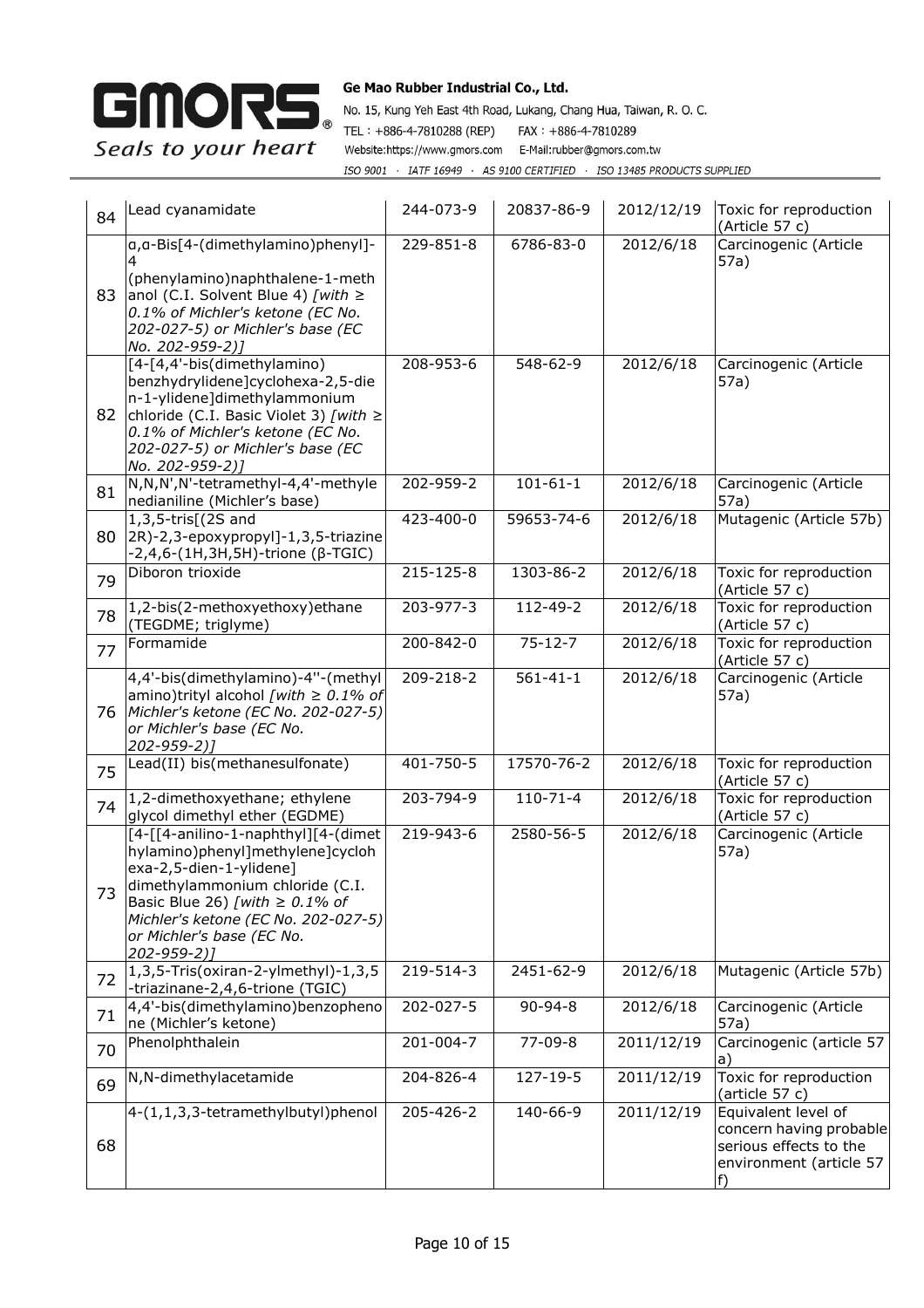

| 67 | Lead diazide, Lead azide                                                                                                                                                                                                                                                                                                                                                                                                                                                                                                                                                                                                                                                                                                                                            | 236-542-1 | 13424-46-9     | 2011/12/19 | Toxic for reproduction<br>(article 57 c),                              |
|----|---------------------------------------------------------------------------------------------------------------------------------------------------------------------------------------------------------------------------------------------------------------------------------------------------------------------------------------------------------------------------------------------------------------------------------------------------------------------------------------------------------------------------------------------------------------------------------------------------------------------------------------------------------------------------------------------------------------------------------------------------------------------|-----------|----------------|------------|------------------------------------------------------------------------|
| 66 | Lead dipicrate                                                                                                                                                                                                                                                                                                                                                                                                                                                                                                                                                                                                                                                                                                                                                      | 229-335-2 | 6477-64-1      | 2011/12/19 | Toxic for reproduction<br>(article 57 c)                               |
| 65 | 1,2-dichloroethane                                                                                                                                                                                                                                                                                                                                                                                                                                                                                                                                                                                                                                                                                                                                                  | 203-458-1 | 107-06-2       | 2011/12/19 | Carcinogenic (article 57<br>a)                                         |
| 64 | Aluminosilicate Refractory Ceramic<br>Fibres are fibres covered by index<br>number 650-017-00-8 in Annex VI,<br>part 3, table 3.1 of Regulation (EC)<br>No 1272/2008 of the European<br>Parliament and of the Council of 16<br>December 2008 on classification,<br>labelling and packaging of<br>substances and mixtures, and fulfil<br>the three following conditions: a)<br>oxides of aluminium and silicon are<br>the main components present (in the<br>fibres) within variable concentration<br>ranges b) fibres have a length<br>weighted geometric mean diameter<br>less two standard geometric errors<br>of 6 or less micrometres (µm) c)<br>alkaline oxide and alkali earth oxide<br>$(Na2O+K2O+CaO+MgO+BaO)$<br>content less or equal to 18% by<br>weight |           |                | 2011/12/19 | Carcinogenic (article 57<br>a)                                         |
| 63 | Calcium arsenate                                                                                                                                                                                                                                                                                                                                                                                                                                                                                                                                                                                                                                                                                                                                                    | 231-904-5 | 7778-44-1      | 2011/12/19 | Carcinogenic (article 57<br>a)                                         |
| 62 | Dichromium tris(chromate)                                                                                                                                                                                                                                                                                                                                                                                                                                                                                                                                                                                                                                                                                                                                           | 246-356-2 | 24613-89-6     | 2011/12/19 | Carcinogenic (article 57<br>a)                                         |
| 61 | 2-Methoxyaniline; o-Anisidine                                                                                                                                                                                                                                                                                                                                                                                                                                                                                                                                                                                                                                                                                                                                       | 201-963-1 | $90 - 04 - 0$  | 2011/12/19 | Carcinogenic (article 57<br>a)                                         |
| 60 | Pentazinc chromate octahydroxide                                                                                                                                                                                                                                                                                                                                                                                                                                                                                                                                                                                                                                                                                                                                    | 256-418-0 | 49663-84-5     | 2011/12/19 | Carcinogenic (article 57<br>a)                                         |
| 59 | Arsenic acid                                                                                                                                                                                                                                                                                                                                                                                                                                                                                                                                                                                                                                                                                                                                                        | 231-901-9 | 7778-39-4      | 2011/12/19 | Carcinogenic (article 57<br>a)                                         |
| 58 | Potassium<br>hydroxyoctaoxodizincatedichromate                                                                                                                                                                                                                                                                                                                                                                                                                                                                                                                                                                                                                                                                                                                      | 234-329-8 | 11103-86-9     | 2011/12/19 | Carcinogenic (article 57<br>a)                                         |
| 57 | Formaldehyde, oligomeric reaction<br>products with aniline                                                                                                                                                                                                                                                                                                                                                                                                                                                                                                                                                                                                                                                                                                          | 500-036-1 | 25214-70-4     | 2011/12/19 | Carcinogenic (article 57<br> a)                                        |
| 56 | Lead styphnate                                                                                                                                                                                                                                                                                                                                                                                                                                                                                                                                                                                                                                                                                                                                                      | 239-290-0 | 15245-44-0     | 2011/12/19 | Toxic for reproduction<br>(article 57 c)                               |
| 55 | Bis(2-methoxyethyl) phthalate                                                                                                                                                                                                                                                                                                                                                                                                                                                                                                                                                                                                                                                                                                                                       | 204-212-6 | 117-82-8       | 2011/12/19 | Toxic for reproduction<br>(article 57 c)                               |
| 54 | Trilead diarsenate                                                                                                                                                                                                                                                                                                                                                                                                                                                                                                                                                                                                                                                                                                                                                  | 222-979-5 | 3687-31-8      | 2011/12/19 | Carcinogenic and toxic<br>for reproduction<br>(articles 57 a and 57 c) |
| 53 | Bis(2-methoxyethyl) ether                                                                                                                                                                                                                                                                                                                                                                                                                                                                                                                                                                                                                                                                                                                                           | 203-924-4 | 111-96-6       | 2011/12/19 | Toxic for reproduction<br>(article 57 c)                               |
| 52 | 2,2'-dichloro-4,4'-methylenedianilin<br>e                                                                                                                                                                                                                                                                                                                                                                                                                                                                                                                                                                                                                                                                                                                           | 202-918-9 | $101 - 14 - 4$ | 2011/12/19 | Carcinogenic (article 57<br>a)                                         |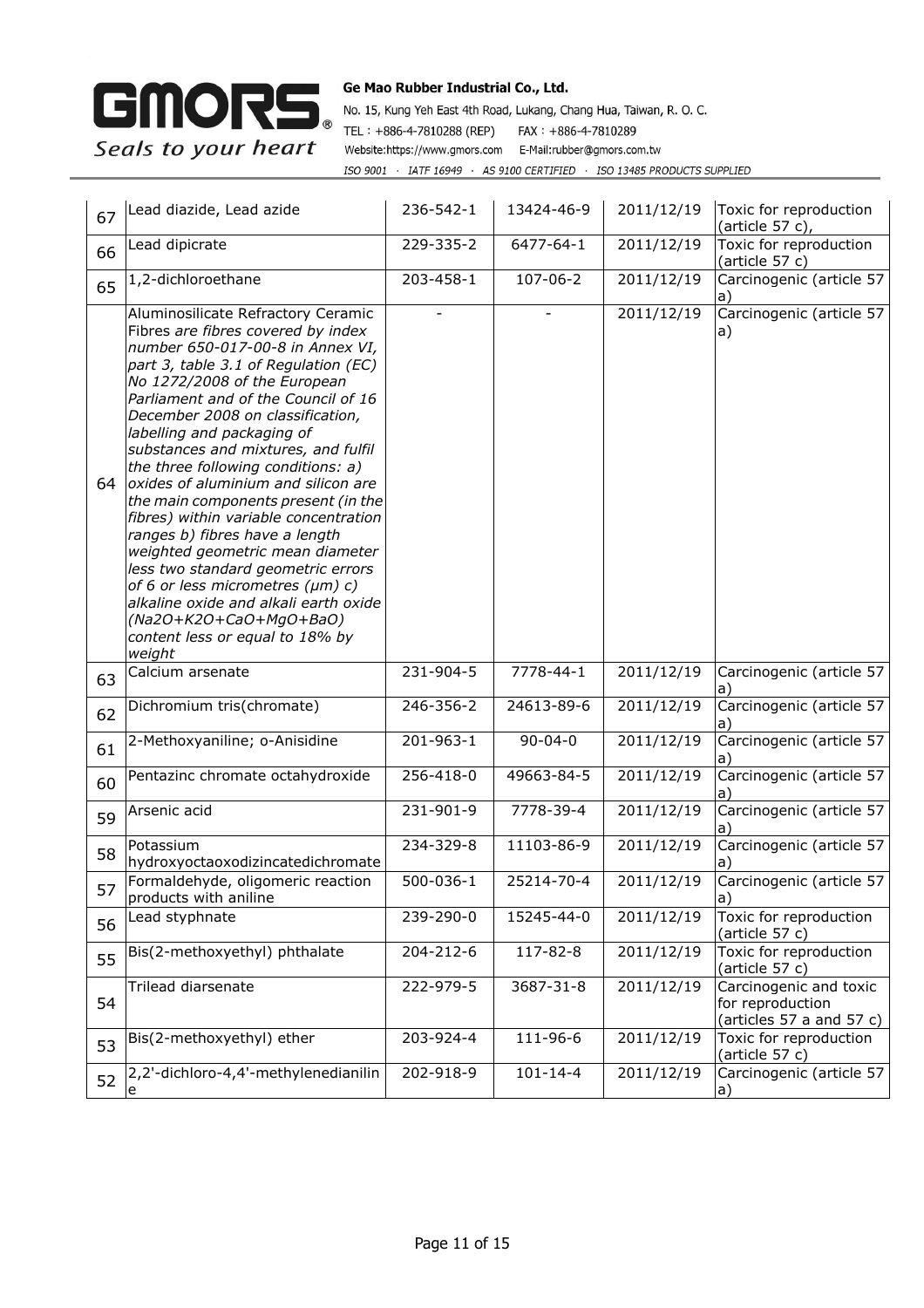

| 51 | Zirconia Aluminosilicate Refractory<br>Ceramic Fibres are fibres covered by<br>index number 650-017-00-8 in<br>Annex VI, part 3, table 3.1 of<br>Regulation (EC) No 1272/2008 of<br>the European Parliament and of the<br>Council of 16 December 2008 on<br>classification, labelling and<br>packaging of substances and<br>mixtures, and fulfil the three<br>following conditions: a) oxides of<br>aluminium, silicon and zirconium are<br>the main components present (in the<br>fibres) within variable concentration<br>ranges b) fibres have a length<br>weighted geometric mean diameter<br>less two standard geometric errors<br>of 6 or less micrometres (µm). c)<br>alkaline oxide and alkali earth oxide<br>(Na2O+K2O+CaO+MgO+BaO)<br>content less or equal to 18% by<br>weight |                         |                              | 2011/12/19                 | Carcinogenic (article 57<br>a)                                         |
|----|-------------------------------------------------------------------------------------------------------------------------------------------------------------------------------------------------------------------------------------------------------------------------------------------------------------------------------------------------------------------------------------------------------------------------------------------------------------------------------------------------------------------------------------------------------------------------------------------------------------------------------------------------------------------------------------------------------------------------------------------------------------------------------------------|-------------------------|------------------------------|----------------------------|------------------------------------------------------------------------|
| 50 | Cobalt dichloride                                                                                                                                                                                                                                                                                                                                                                                                                                                                                                                                                                                                                                                                                                                                                                         | 231-589-4               | 7646-79-9                    | 2011/06/20 -<br>2008/10/28 | Carcinogenic and toxic<br>for reproduction<br>(articles 57 a and 57 c) |
| 49 | 1,2-Benzenedicarboxylic acid,<br>di-C6-8-branched alkyl esters,<br>C7-rich                                                                                                                                                                                                                                                                                                                                                                                                                                                                                                                                                                                                                                                                                                                | 276-158-1               | 71888-89-6                   | 2011/6/20                  | Toxic for reproduction<br>(article 57c)                                |
| 48 | Strontium chromate                                                                                                                                                                                                                                                                                                                                                                                                                                                                                                                                                                                                                                                                                                                                                                        | 232-142-6               | 7789-06-2                    | 2011/6/20                  | Carcinogenic (article<br>57a)                                          |
| 47 | 1,2-Benzenedicarboxylic acid,<br>di-C7-11-branched and linear alkyl<br>esters                                                                                                                                                                                                                                                                                                                                                                                                                                                                                                                                                                                                                                                                                                             | 271-084-6               | 68515-42-4                   | 2011/6/20                  | Toxic for reproduction<br>(article 57c)                                |
| 46 | 1-Methyl-2-pyrrolidone                                                                                                                                                                                                                                                                                                                                                                                                                                                                                                                                                                                                                                                                                                                                                                    | 212-828-1               | 872-50-4                     | 2011/6/20                  | Toxic for reproduction<br>(article 57c)                                |
| 45 | 1,2,3-Trichloropropane                                                                                                                                                                                                                                                                                                                                                                                                                                                                                                                                                                                                                                                                                                                                                                    | 202-486-1               | $96 - 18 - 4$                | 2011/6/20                  | Carcinogenic and toxic<br>for reproduction<br>(articles 57 a and 57 c) |
| 44 | 2-Ethoxyethyl acetate                                                                                                                                                                                                                                                                                                                                                                                                                                                                                                                                                                                                                                                                                                                                                                     | 203-839-2               | $111 - 15 - 9$               | 2011/6/20                  | Toxic for reproduction<br>(article 57c)                                |
| 43 | Hydrazine                                                                                                                                                                                                                                                                                                                                                                                                                                                                                                                                                                                                                                                                                                                                                                                 | 206-114-9               | $302 - 01 - 2,$<br>7803-57-8 | 2011/6/20                  | Carcinogenic (article<br>57a)                                          |
| 42 | Cobalt(II) diacetate                                                                                                                                                                                                                                                                                                                                                                                                                                                                                                                                                                                                                                                                                                                                                                      | 200-755-8               | 71-48-7                      | 2010/12/15                 | Carcinogenic and toxic<br>for reproduction<br>(articles 57 a and 57 c) |
| 41 | 2-Ethoxyethanol                                                                                                                                                                                                                                                                                                                                                                                                                                                                                                                                                                                                                                                                                                                                                                           | 203-804-1               | 110-80-5                     | 2010/12/15                 | Toxic for reproduction<br>(article 57c)                                |
| 40 | Cobalt(II) sulphate                                                                                                                                                                                                                                                                                                                                                                                                                                                                                                                                                                                                                                                                                                                                                                       | 233-334-2               | 10124-43-3                   | 2010/12/15                 | Carcinogenic and toxic<br>for reproduction<br>(articles 57 a and 57 c) |
| 39 | Acids generated from chromium<br>trioxide and their oligomers. Names<br>of the acids and their oligomers:<br>Chromic acid, Dichromic acid,<br>Oligomers of chromic acid and<br>dichromic acid.                                                                                                                                                                                                                                                                                                                                                                                                                                                                                                                                                                                            | 231-801-5,<br>236-881-5 | 7738-94-5,<br>13530-68-2     | 2010/12/15                 | Carcinogenic (article<br>57a)                                          |
| 38 | 2-Methoxyethanol                                                                                                                                                                                                                                                                                                                                                                                                                                                                                                                                                                                                                                                                                                                                                                          | 203-713-7               | 109-86-4                     | 2010/12/15                 | Toxic for reproduction                                                 |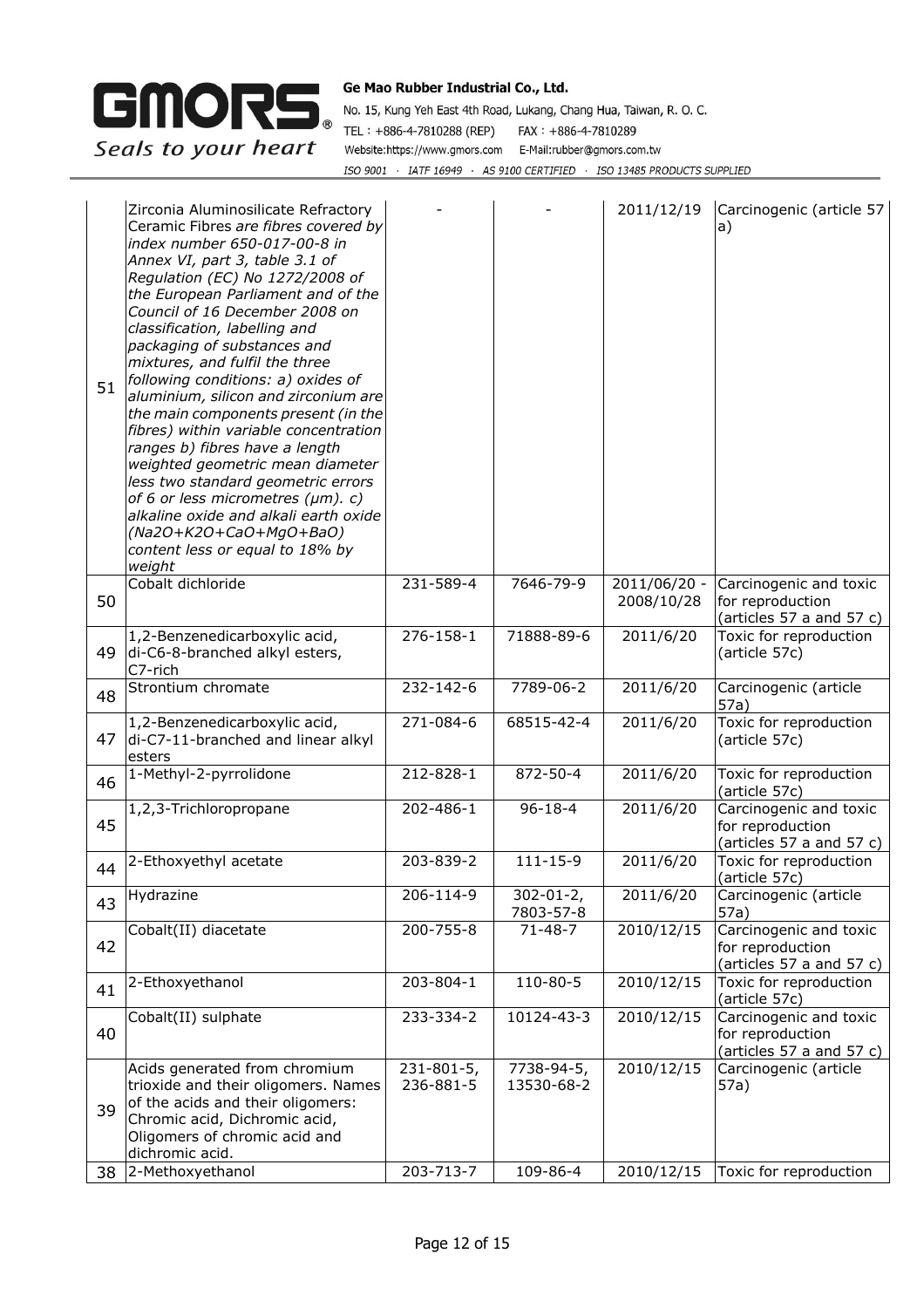

|    |                                                                |                         |                                        |            | (article 57c)                                                                                               |
|----|----------------------------------------------------------------|-------------------------|----------------------------------------|------------|-------------------------------------------------------------------------------------------------------------|
| 37 | Chromium trioxide                                              | 215-607-8               | 1333-82-0                              | 2010/12/15 | Carcinogenic and<br>mutagenic (articles 57 a<br>and 57 b)                                                   |
| 36 | Cobalt(II) carbonate                                           | 208-169-4               | $513 - 79 - 1$                         | 2010/12/15 | Carcinogenic and toxic<br>for reproduction<br>(articles 57 a and 57 c)                                      |
| 35 | Cobalt(II) dinitrate                                           | 233-402-1               | 10141-05-6                             | 2010/12/15 | Carcinogenic and toxic<br>for reproduction<br>(articles 57 a and 57 c)                                      |
| 34 | Trichloroethylene                                              | $201 - 167 - 4$         | $79 - 01 - 6$                          | 2010/6/18  | Carcinogenic (article 57<br>a)                                                                              |
| 33 | Potassium dichromate                                           | 231-906-6               | 7778-50-9                              | 2010/6/18  | Carcinogenic,<br>mutagenic and toxic for<br>reproduction (articles<br>57 a, 57 b and 57 c)                  |
| 32 | Tetraboron disodium heptaoxide,<br>hydrate                     | 235-541-3               | 12267-73-1                             | 2010/6/18  | Toxic for reproduction<br>(article 57 c)                                                                    |
| 31 | Boric acid                                                     | 233-139-2,<br>234-343-4 | 10043-35-3,<br>11113-50-1              | 2010/6/18  | Toxic for reproduction<br>(article 57 c)                                                                    |
| 30 | Ammonium dichromate                                            | 232-143-1               | 7789-09-5                              | 2010/6/18  | Carcinogenic,<br>mutagenic and toxic for<br>reproduction (articles<br>57 a, 57 b and 57 c)                  |
| 29 | Sodium chromate                                                | 231-889-5               | $7775 - 11 - 3$                        | 2010/6/18  | Carcinogenic,<br>mutagenic and toxic for<br>reproduction (articles<br>57 a, 57 b and 57 c)                  |
| 28 | Disodium tetraborate, anhydrous                                | 215-540-4               | 1303-96-4,<br>1330-43-4,<br>12179-04-3 | 2010/6/18  | Toxic for reproduction<br>(article 57 c)                                                                    |
| 27 | Potassium chromate                                             | 232-140-5               | 7789-00-6                              | 2010/6/18  | Carcinogenic and<br>mutagenic (articles 57 a<br>and 57 b).                                                  |
| 26 | Acrylamide                                                     | $201 - 173 - 7$         | $79 - 06 - 1$                          | 2010/3/30  | Carcinogenic and<br>mutagenic (articles 57 a<br>and 57 b)                                                   |
| 25 | Lead sulfochromate yellow (C.I.<br>Pigment Yellow 34)          | 215-693-7               | 1344-37-2                              | 2010/1/13  | Carcinogenic and toxic<br>for reproduction<br>(articles 57 a and 57 c))                                     |
| 24 | Lead chromate molybdate sulphate<br>red (C.I. Pigment Red 104) |                         | 12656-85-8                             | 2010/1/13  | Carcinogenic and toxic<br>for reproduction<br>(articles 57 a and 57 c)                                      |
| 23 | 2,4-Dinitrotoluene                                             | 204-450-0               | $121 - 14 - 2$                         | 2010/1/13  | Carcinogenic (article<br>57a)                                                                               |
| 22 | Anthracene oil                                                 | 292-602-7               | 90640-80-5                             | 2010/1/13  | Carcinogenic <sup>1</sup> , PBT and<br>vPvB (articles 57a, 57d<br>and 57e)                                  |
| 21 | Anthracene oil, anthracene paste,<br>anthracene fraction       | 295-275-9               | 91995-15-2                             | 2010/1/13  | Carcinogenic <sup>2</sup> ,<br>mutagenic <sup>3</sup> , PBT and<br>vPvB (articles 57a, 57b,<br>57d and 57e) |
| 20 | Anthracene oil, anthracene-low                                 | 292-604-8               | 90640-82-7                             | 2010/1/13  | Carcinogenic <sup>2</sup> ,<br>mutagenic <sup>3</sup> , PBT and<br>vPvB (articles 57a, 57b,<br>57d and 57e) |
| 19 | Diisobutyl phthalate                                           | 201-553-2               | 84-69-5                                | 2010/1/13  | Toxic for reproduction                                                                                      |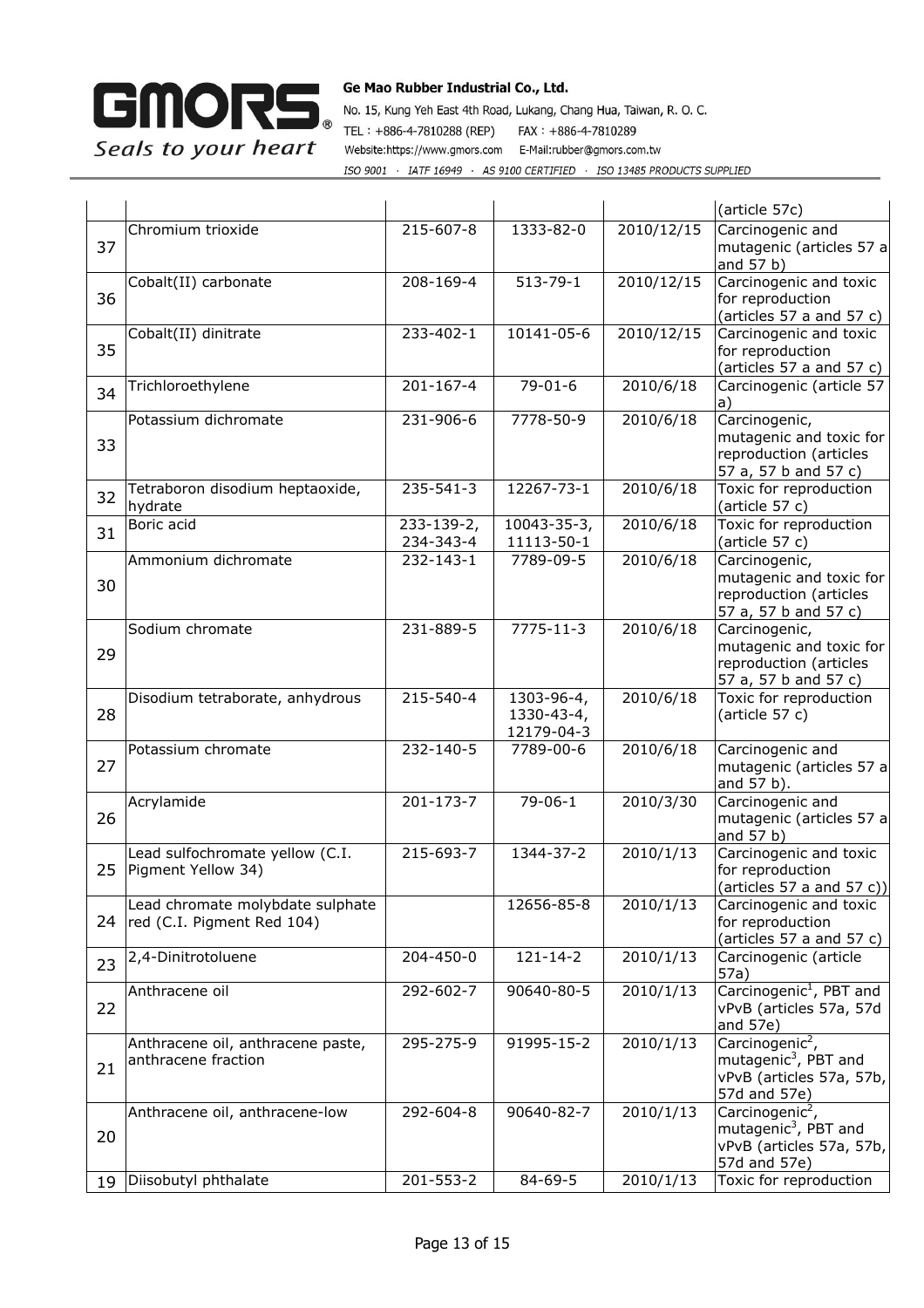

|                |                                                                                                                                                                                |                               |                                                                                               |            | (article 57c)                                                                                               |
|----------------|--------------------------------------------------------------------------------------------------------------------------------------------------------------------------------|-------------------------------|-----------------------------------------------------------------------------------------------|------------|-------------------------------------------------------------------------------------------------------------|
| 18             | Tris(2-chloroethyl)phosphate                                                                                                                                                   | 204-118-5                     | 115-96-8                                                                                      | 2010/1/13  | Toxic for reproduction<br>(article 57c)                                                                     |
| 17             | Lead chromate                                                                                                                                                                  | 231-846-0                     | 7758-97-6                                                                                     | 2010/1/13  | Carcinogenic and toxic<br>for reproduction<br>(articles 57 a and 57 c)                                      |
| 16             | Anthracene oil, anthracene paste                                                                                                                                               | 292-603-2                     | 90640-81-6                                                                                    | 2010/1/13  | Carcinogenic <sup>2</sup> ,<br>mutagenic <sup>3</sup> , PBT and<br>vPvB (articles 57a, 57b,<br>57d and 57e) |
| 15             | Pitch, coal tar, high temp.                                                                                                                                                    | 266-028-2                     | 65996-93-2                                                                                    | 2010/1/13  | Carcinogenic, PBT and<br>vPvB (articles 57a, 57d<br>and 57e)                                                |
| 14             | Anthracene oil, anthracene<br>paste, distn. lights                                                                                                                             | 295-278-5                     | 91995-17-4                                                                                    | 2010/1/13  | Carcinogenic <sup>2</sup> ,<br>mutagenic <sup>3</sup> , PBT and<br>vPvB (articles 57a, 57b,<br>57d and 57e) |
| 13             | Lead hydrogen arsenate                                                                                                                                                         | 232-064-2                     | 7784-40-9                                                                                     | 2008/10/28 | Carcinogenic and toxic<br>for reproduction<br>(articles 57 a and 57 c)                                      |
| 12             | Benzyl butyl phthalate (BBP)                                                                                                                                                   | 201-622-7                     | 85-68-7                                                                                       | 2008/10/28 | Toxic for reproduction<br>(article 57c)                                                                     |
| 11             | Bis(tributyltin) oxide (TBTO)                                                                                                                                                  | 200-268-0                     | $56 - 35 - 9$                                                                                 | 2008/10/28 | PBT (article 57d)                                                                                           |
| 10             | 5-tert-butyl-2,4,6-trinitro-m-xylene<br>(musk xylene)                                                                                                                          | 201-329-4                     | $81 - 15 - 2$                                                                                 | 2008/10/28 | vPvB (article 57e)                                                                                          |
| 9              | Diarsenic trioxide                                                                                                                                                             | 215-481-4                     | 1327-53-3                                                                                     | 2008/10/28 | Carcinogenic (article<br>57a)                                                                               |
| 8              | Triethyl arsenate                                                                                                                                                              | 427-700-2                     | 15606-95-8                                                                                    | 2008/10/28 | Carcinogenic (article<br>57a)                                                                               |
| $\overline{7}$ | Diarsenic pentaoxide                                                                                                                                                           | 215-116-9                     | 1303-28-2                                                                                     | 2008/10/28 | Carcinogenic (article<br>57a)                                                                               |
| 6              | Sodium dichromate                                                                                                                                                              | 234-190-3                     | 7789-12-0,<br>10588-01-9                                                                      | 2008/10/28 | Carcinogenic,<br>mutagenic and toxic for<br>reproduction (articles<br>57a, 57b and 57c)                     |
| 5              | Dibutyl phthalate (DBP)                                                                                                                                                        | 201-557-4                     | $84 - 74 - 2$                                                                                 | 2008/10/28 | Toxic for reproduction<br>(article 57c)                                                                     |
| 4              | 4,4'- Diaminodiphenylmethane<br>(MDA)                                                                                                                                          | 202-974-4                     | 101-77-9                                                                                      | 2008/10/28 | Carcinogenic (article<br>57a)                                                                               |
| 3              | Alkanes, C10-13, chloro (Short<br>Chain Chlorinated Paraffins)                                                                                                                 | 287-476-5                     | 85535-84-8                                                                                    | 2008/10/28 | PBT and vPvB (articles<br>57 d and 57 e)                                                                    |
| $\overline{2}$ | Anthracene                                                                                                                                                                     | 204-371-1                     | 120-12-7                                                                                      | 2008/10/28 | PBT (article 57d)                                                                                           |
| 1              | Hexabromocyclododecane (HBCDD)<br>and all major diastereoisomers<br>identified:<br>Alpha-hexabromocyclododecane<br>Beta-hexabromocyclododecane<br>Gamma-hexabromocyclododecane | 247-148-4<br>and<br>221-695-9 | 25637-99-4,<br>3194-55-6<br>$(134237 - 50 - 6)$<br>$(134237 - 51 - 7)$<br>$(134237 - 52 - 8)$ | 2008/10/28 | PBT (article 57d)                                                                                           |